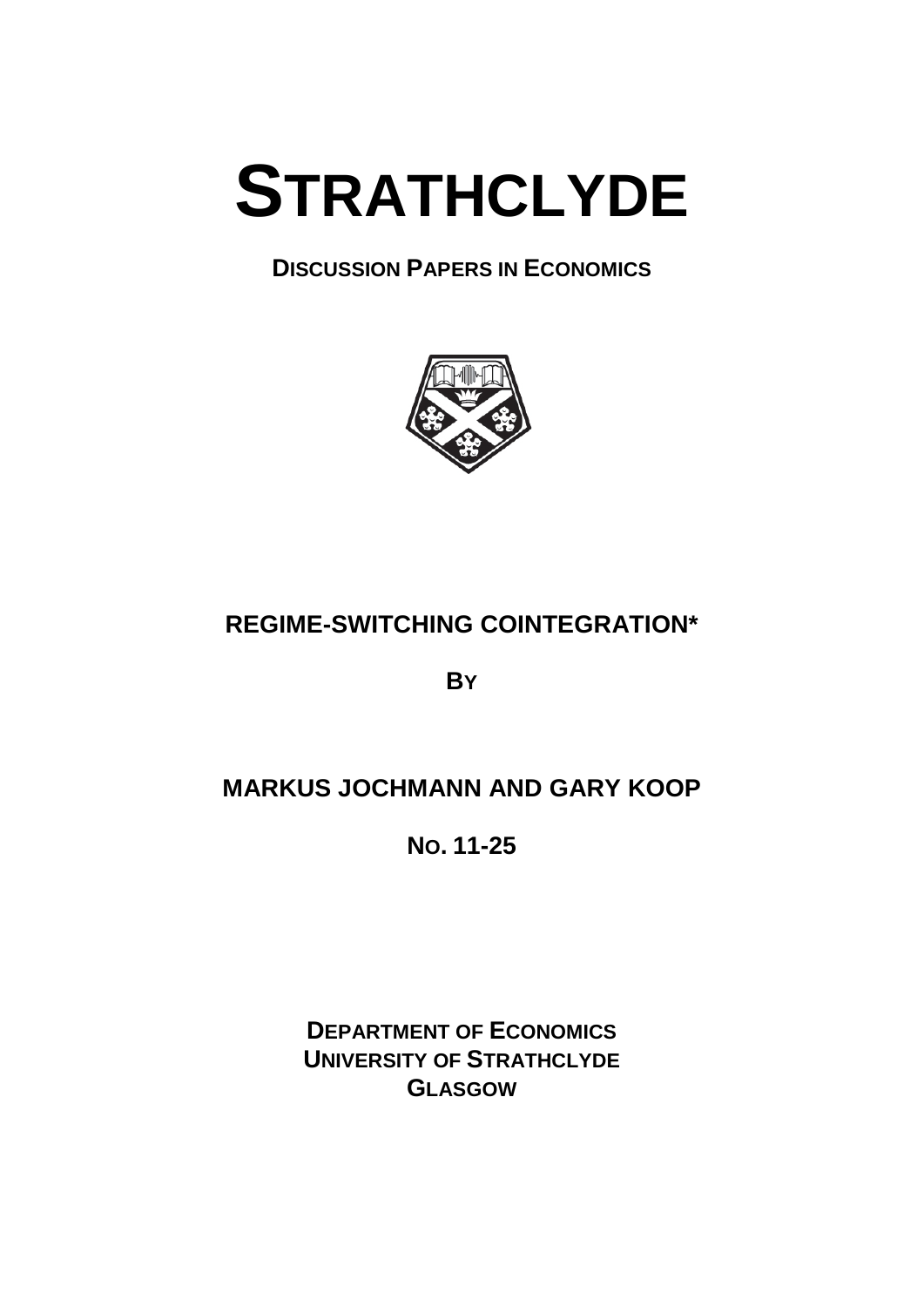# Regime-Switching Cointegration<sup>∗</sup>

Markus Jochmann Newcastle University Rimini Centre for Economic Analysis

Gary Koop University of Strathclyde Rimini Centre for Economic Analysis

May 2011

## Abstract

We develop methods for Bayesian inference in vector error correction models which are subject to a variety of switches in regime (e.g. Markov switches in regime or structural breaks). An important aspect of our approach is that we allow both the cointegrating vectors and the number of cointegrating relationships to change when the regime changes. We show how Bayesian model averaging or model selection methods can be used to deal with the high-dimensional model space that results. Our methods are used in an empirical study of the Fisher effect.

Keywords: Bayesian, Markov switching, structural breaks, cointegration, model averaging

JEL codes: C11, C32, C52

<sup>∗</sup>All authors are Fellows at the Rimini Centre for Economic Analysis. We acknowledge financial support from the Leverhulme Trust under Grant F/00 273/J.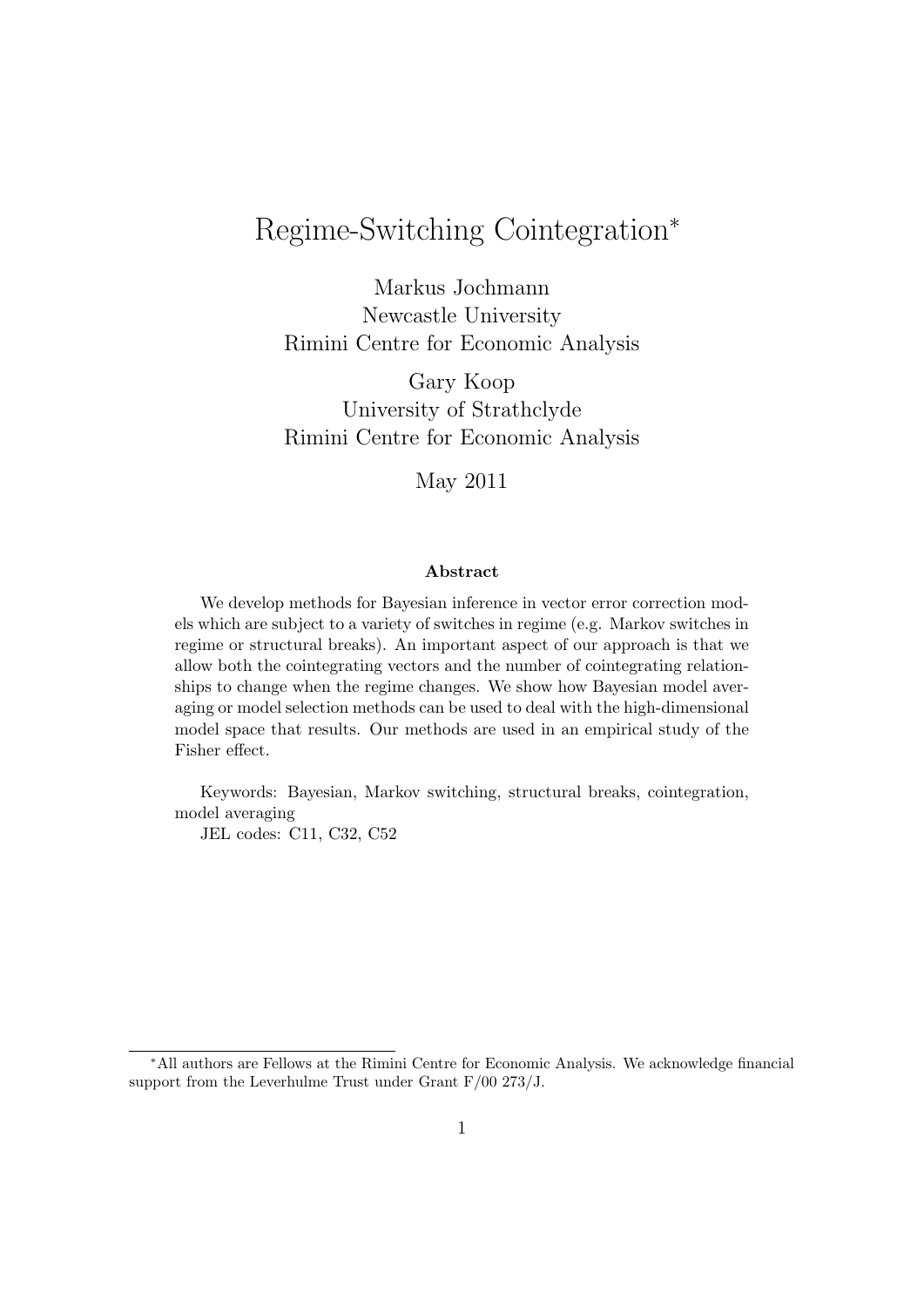## 1 Introduction

Two of the most important challenges of modern empirical macroeconomics involve the wish to incorporate restrictions suggested by economic theory and the empirical need to allow for parameter change in multivariate time series models. With regard to the former, cointegration has played an important role as economic theory often suggests particular cointegrating relationships which the researcher may wish to impose or test for. As one example, consider the UK macroeconomic model of Garratt, Lee, Pesaran and Shin (2003). This uses the purchasing power parity relationship, an interest rate parity condition, a neoclassical growth model, the Fisher hypothesis and a theory of portfolio balance to build a macroeconometric model involving five cointegrating relationships. With regard to the latter, papers such as Ang and Bekaert (2002) and Stock and Watson (1996) document widespread evidence of parameter change in many macroeconomic time series. In the field of cointegration, there are a large number of theoretical and empirical papers that model breaks or other forms of nonlinearity in cointegrating relationships, present empirical results relating to cointegration work using subsamples of the data or attribute failures of cointegration tests to parameter change (see, among many others, Michael, Nobay and Peel, 1997, Quintos, 1997, Park and Hahn, 1999, Lettau and Ludvigson, 2004, Saikkonen and Choi, 2004, Andrade, Bruneau and Gregoir, 2005, Beyer, Haug and Dewald, 2009 and Bierens and Martins, 2010).

All this work provides evidence of widespread empirical and theoretical interest in cointegration models with changing cointegrating spaces. However, with few exceptions (e.g. Martin, 2000, Paap and van Dijk, 2003 and Sugita, 2006 and Koop, León-González and Strachan, 2008) this work is non-Bayesian. One purpose of the present paper is to provide a set of Bayesian tools for working with Vector Error Correction Models (VECMs) in the presence of changes in regime. The previous Bayesian work with time-varying cointegration typically assumes cointegrating rank is constant across regimes (e.g. Koop, León-González and Strachan, 2008a) or works with much simpler model spaces than the one considered here (e.g. Martin, 2000, Paap and van Dijk, 2003 and Sugita, 2006).

A second purpose of this paper is to address the issues that arises with cointegration models due to the fact that the model space can be large. The researcher will typically consider models with different cointegrating ranks, different restrictions imposed on the cointegrating relationships, different lag lengths, different treatment of deterministic terms, etc. In previous work (see Koop, Potter and Strachan, 2008 and Jochmann, Koop, León-González and Strachan, 2011), we have developed Bayesian methods to navigate through such high-dimensional model spaces in the constant coefficient VECM. In this paper, we work with models with regime change and, in these, the dimension of the model space is greatly increased. For instance, we may wish to allow the cointegrating rank to differ across regimes or a restriction implied by economic theory to hold at some time periods but not others (e.g. we might have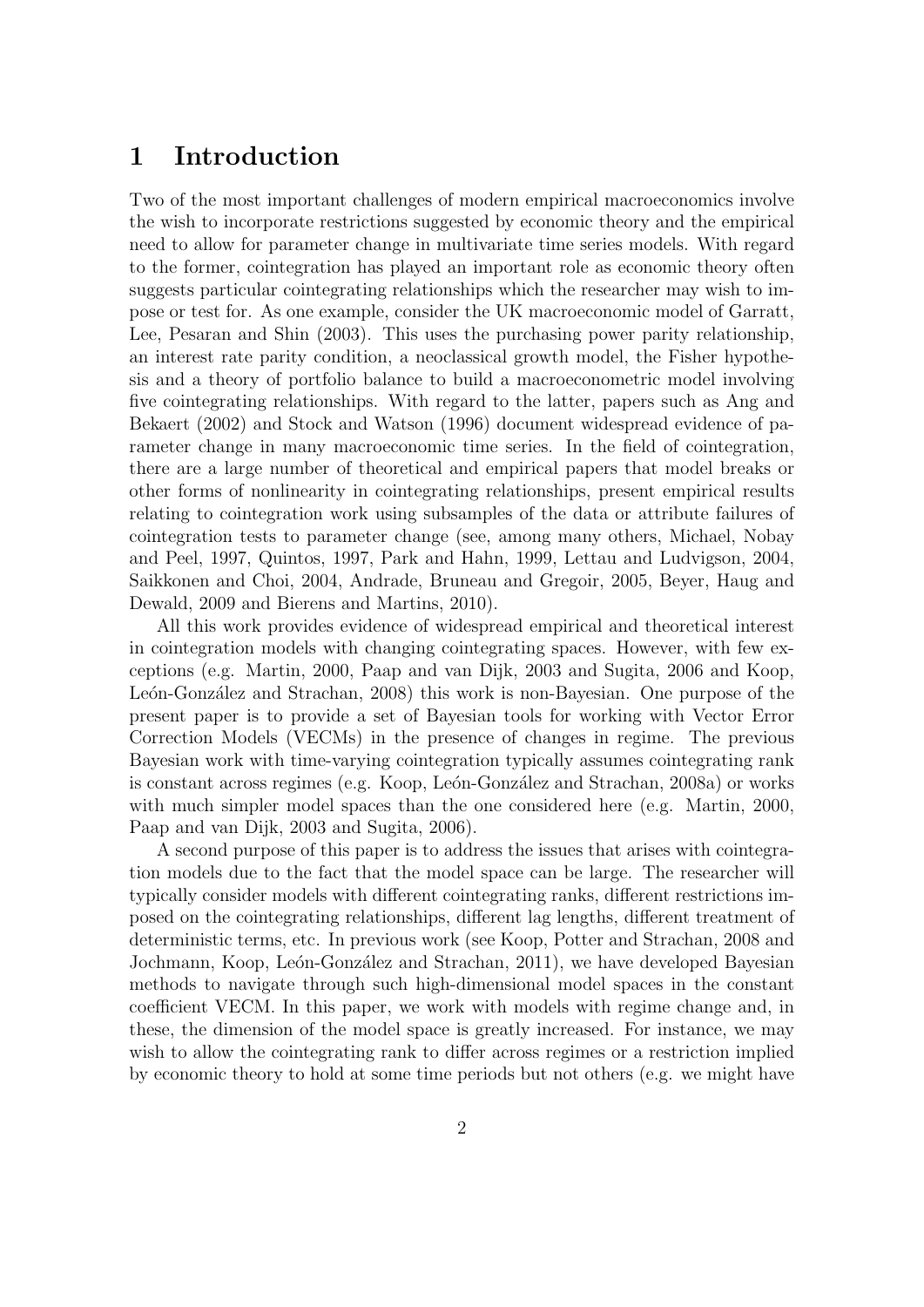purchasing power parity holding in the 1970s but not the 1980s). Furthermore, in practice it is typically unclear what determines changes in regime. Of models that allow for regime change, structural break models assume breaks occur at specific points of time and regimes do not recur. Markov switching models allow for regimes to recur (i.e. the model switches between expansionary and recessionary dynamics). It is empirically-sensible to work with a model space that allows for a range of such possibilities. Thus, a final contribution of this paper lies in the fact we offer a richer treatment of regime change, allowing for both structural break and Markov switching behavior. We show how, regardless of whether the researcher wishes to do Bayesian model averaging (BMA) or select a single model, the Bayesian approach is an attractive one in model spaces of this dimension.

Our methods are applied in an empirical exercise investigating the Fisher effect.

## 2 VECMs with Regime Switching

## 2.1 A General Framework

An unrestricted VECM for an *n*-dimensional vector  $y_t$  can be written as:

$$
\Delta y_t = \alpha' \beta' y_{t-1} + \sum_{j=1}^{p-1} \gamma_j \Delta y_{t-j} + \varepsilon_t,
$$
\n(1)

where  $\alpha$  is a full rank  $r \times n$  matrix,  $\beta$  is a full rank  $n \times r$  matrix,  $\gamma_j$  is  $n \times n$  and  $\varepsilon_t \sim N(0, \Sigma)$ . r and p are the number of cointegrating relationships and lag length, respectively. For notational simplicity, we have not included deterministic terms in (1). See, e.g., Johansen (1995, Section 5.7) or Franses (2001) for a discussion of deterministic terms in VECMs.

A wide range of regime switching VECMs can be obtained by adding  $s_t$  subscripts to the parameters in (1), leading to:

$$
\Delta y_t = \alpha'_{s_t} \beta'_{s_t} y_{t-1} + \sum_{j=1}^{p-1} \gamma_{j,s_t} \Delta y_{t-j} + \varepsilon_t,
$$
\n(2)

with  $\varepsilon_t \sim N(0, \Sigma_{s_t})$  and  $s_t \in \{1, ..., M\}$  indicating which of M regimes applies at time t. Importantly, we assume  $\alpha_{s_t}$  is  $r_{s_t} \times n$  and  $\beta_{s_t}$  are  $n \times r_{s_t}$  so that the cointegrating rank can change when the regime changes.

Examples of models that can be put in this framework include Markov switching, other regime switching models such as endogenous threshold models, structural break models and time-varying parameter models. In the Bayesian multivariate time series literature, the emphasis has been on extensions to Vector Autoregressive (VAR) models. Prominent examples include the Markov switching VAR of Sims and Zha (2006)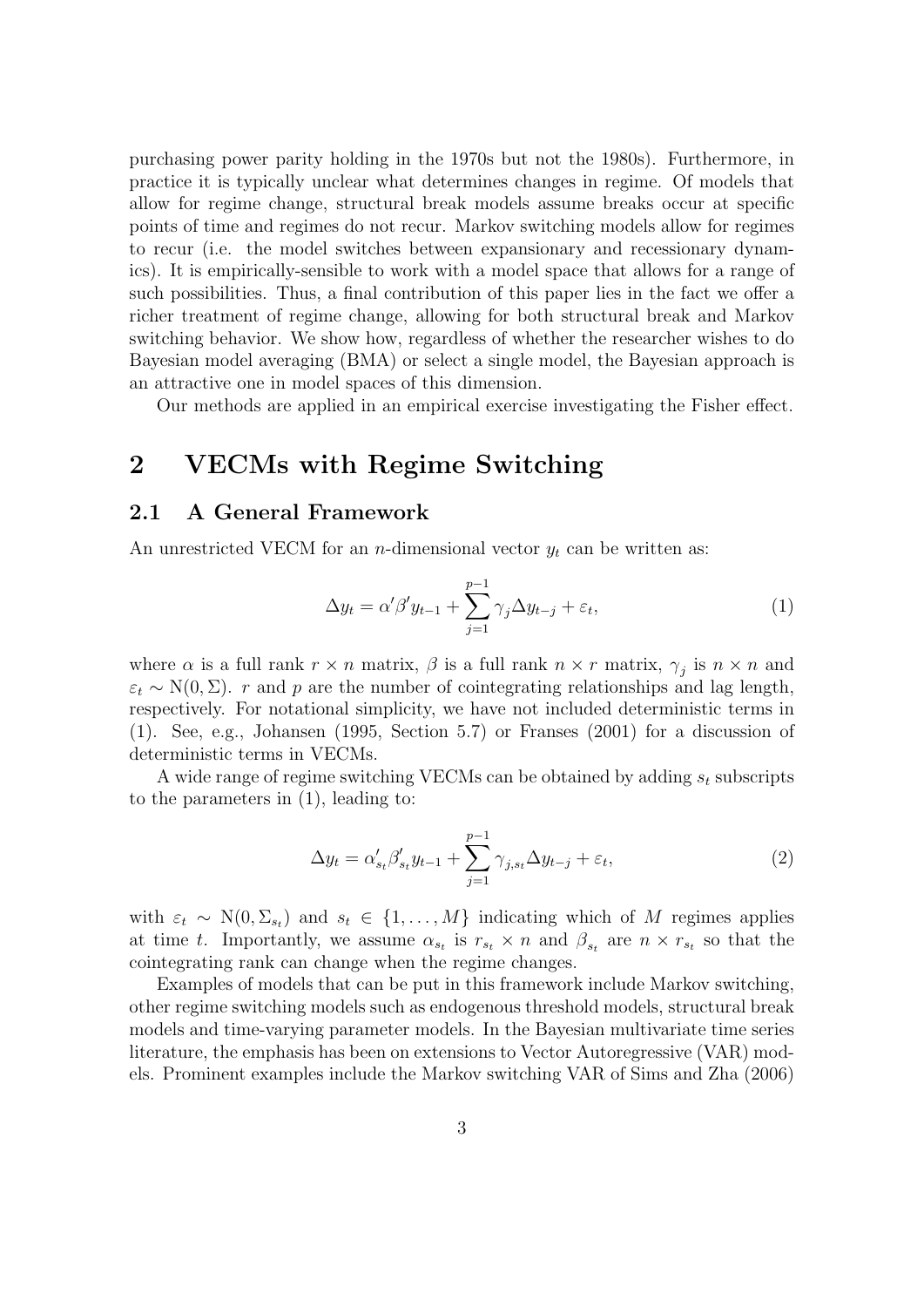and the time varying parameter (TVP) VARs of Cogley and Sargent (2005) and Primiceri (2005). However, VARs are parameter-rich models and VARs with regime change are even more parameter rich. This has led to approaches which attempt to mitigate over-parametrization worries by using shrinkage priors and impose restrictions. Cointegration provides a good source of potential restrictions (often motivated by economic theory) which can help achieve parsimony.

## 2.2 Modeling the Regime Switching Process

Many specifications for  $S^T = (s_1, \ldots, s_T)'$  are possible. For instance, Koop, León-González and Strachan (2008a) set  $s_t = t$  and  $M = T$ , resulting in a TVP-VECM. However, their model assumes a common cointegrating rank at all points in time, an assumption we wish to relax in the present paper. Sugita (2006) assumes a Uniform prior over break dates which involves the assumption that  $s_t$  is sequentially increasing (i.e.  $s_t = s_{t-1} + 1$  if a break occurs at time t). Such an approach can be computationally daunting in the case of multiple breaks. That is, with one break in a sample of size T there are on the order of T possible break dates, but with  $M-1$ breaks this increases to the order of  $T^M$  which can lead to a serious computational burden if additional structure is not placed on  $S<sup>T</sup>$ .

Many approaches in the literature can be interpreted as placing a particular structure on  $S<sup>T</sup>$  using hierarchical priors. In this paper, we consider one class of hierarchical priors using Markov specifications for  $S<sup>T</sup>$ . These are empirically popular in many contexts and convenient and computationally efficient MCMC algorithms exist (e.g., Chib, 1996). A standard Markov switching specification of the sort used, e.g., in Sims and Zha (2006) has:

$$
Pr(s_t = j | s_{t-1} = i) = \xi_{ij}, \quad i, j = 1, ..., M,
$$
\n(3)

where  $\xi_{ij}$  is the probability of switching from regime i to regime j. In the Markov switching model no restrictions (other than the ones implied by probabilities summing to one) are placed on the  $\xi_{ii}$ .

Chib (1998) notes that a Markov switching model can be turned into a structural break model by placing restrictions on the  $\xi_{ii}$ . In particular, he sets  $\xi_{ii} = 0$  for all i and  $j$  except for the following:

$$
\Pr(s_t = i | s_{t-1} = i) = \xi_{ii}, \quad i = 1, ..., M - 1,
$$
  
\n
$$
\Pr(s_t = i + 1 | s_{t-1} = i) = 1 - \xi_{ii}, \quad i = 1, ..., M - 1,
$$
  
\n
$$
\Pr(s_t = M | s_{t-1} = M) = 1.
$$
\n(4)

It can be seen that this leads to a model with  $M-1$  structural breaks. That is, if regime i holds at time  $t-1$ , then at time t the process can either remain in regime i (with probability  $\xi_{ii}$ ) or a break occurs and the process moves to regime  $i+1$  (with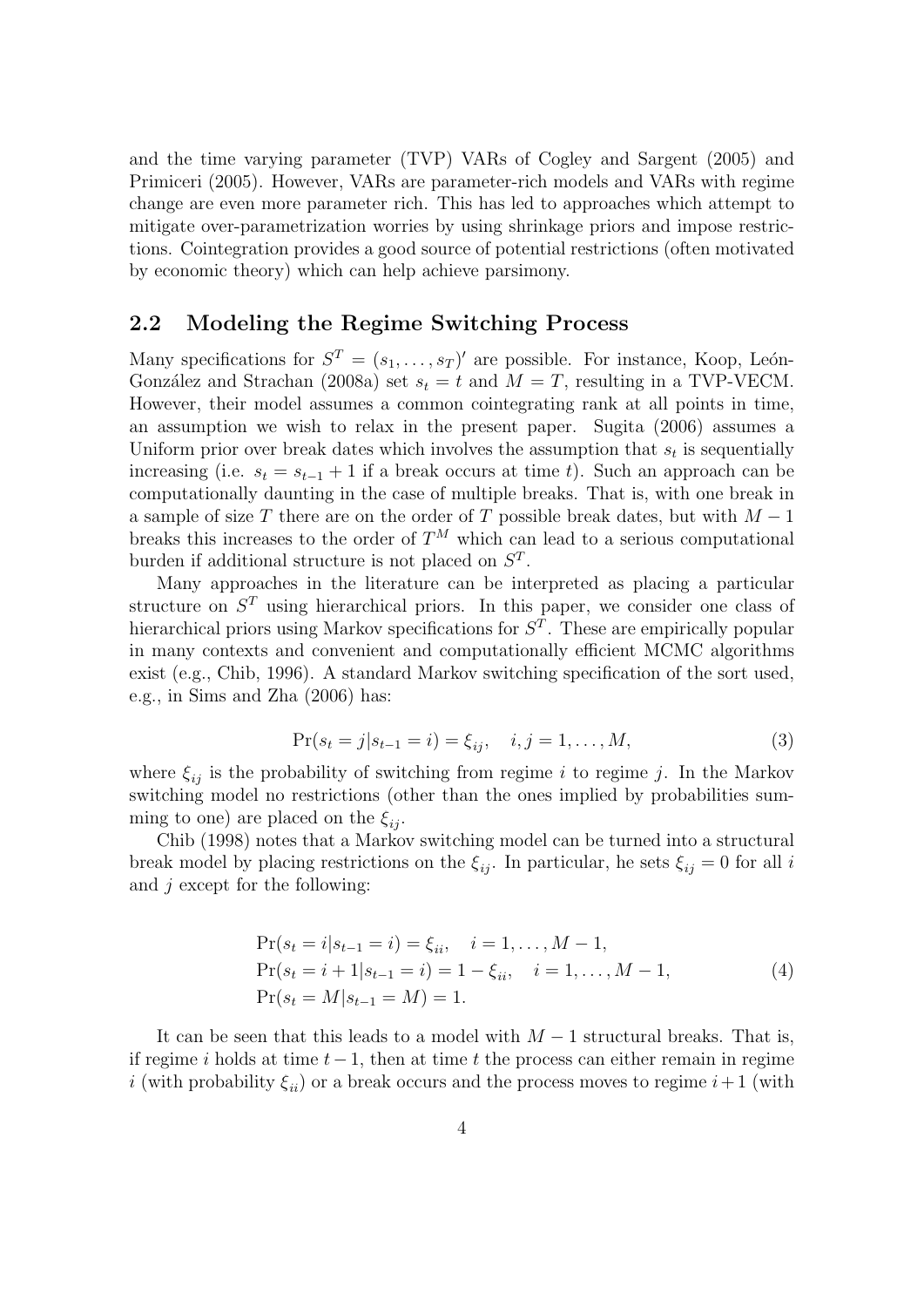probability  $1 - \xi_{ii}$ ). The process moves through regimes sequentially (i.e. it cannot jump from regime i to regime  $i + 2$ ). Once a break occurs, the process cannot revert to an old regime (i.e. it cannot jump from regime i to regime  $i - 1$ ).

By modelling  $S<sup>T</sup>$  in terms of a Markov process we obtain a computationally feasible model (using the algorithm of Chib, 1996) and can allow for regime switching behavior of various sorts. We can have a conventional Markov switching formulation where VECM coefficients vary over the business cycle (or in some other manner) or a structural break model where coefficients change at particular points in time. These are the two specifications for the break process considered in this paper. However, any specification for the  $\xi_{ii}$  can be used with the methods outlined in this paper and only trivial alterations would be required to accommodate other specifications for  $S^T$ .

## 2.3 Model Space

The previous material outlines a general modeling framework for regime-switching VECMs. The resulting model space can be large since we allow for both  $\beta_{s_t}$  and  $r_{s_t}$  to differ across regimes. Furthermore, we may wish to consider models which impose restrictions on  $\beta_{s_t}$ . For instance, in our empirical work, we consider versions of the model which impose the restriction  $\beta_{st} = (1, -1)'$  which is the value implied by Fisher's hypothesis. The cointegration rank  $r_{s_t}$  can be either be 0 or 1 and we consider lag lengths  $p = 1, 2, 3$ . In the case of structural breaks we analyze models with 2 and 3 regimes which already gives us 81 models. This does not even include modeling choices such as the treatment of deterministic terms which will increase the model space even more. With model spaces of this size, sequential hypothesis testing procedures can be risky. BMA (which averages over all models with weights proportional to posterior model probabilities<sup>1</sup>) or model selection (which chooses the single model with the highest posterior model probability) are attractive alternatives. But this suggests the need for efficient posterior simulation and marginal likelihood calculation methods and it is to these we now turn.

# 3 Bayesian Inference in Regime Switching VECMs

The Appendix contains complete details on priors, posterior simulation and marginal likelihood calculation. Here we provide a summary of the main ideas involved in each.

<sup>&</sup>lt;sup>1</sup>In the case where all models, a priori, are given equal weight, posterior model probabilities are proportional to marginal likelihoods.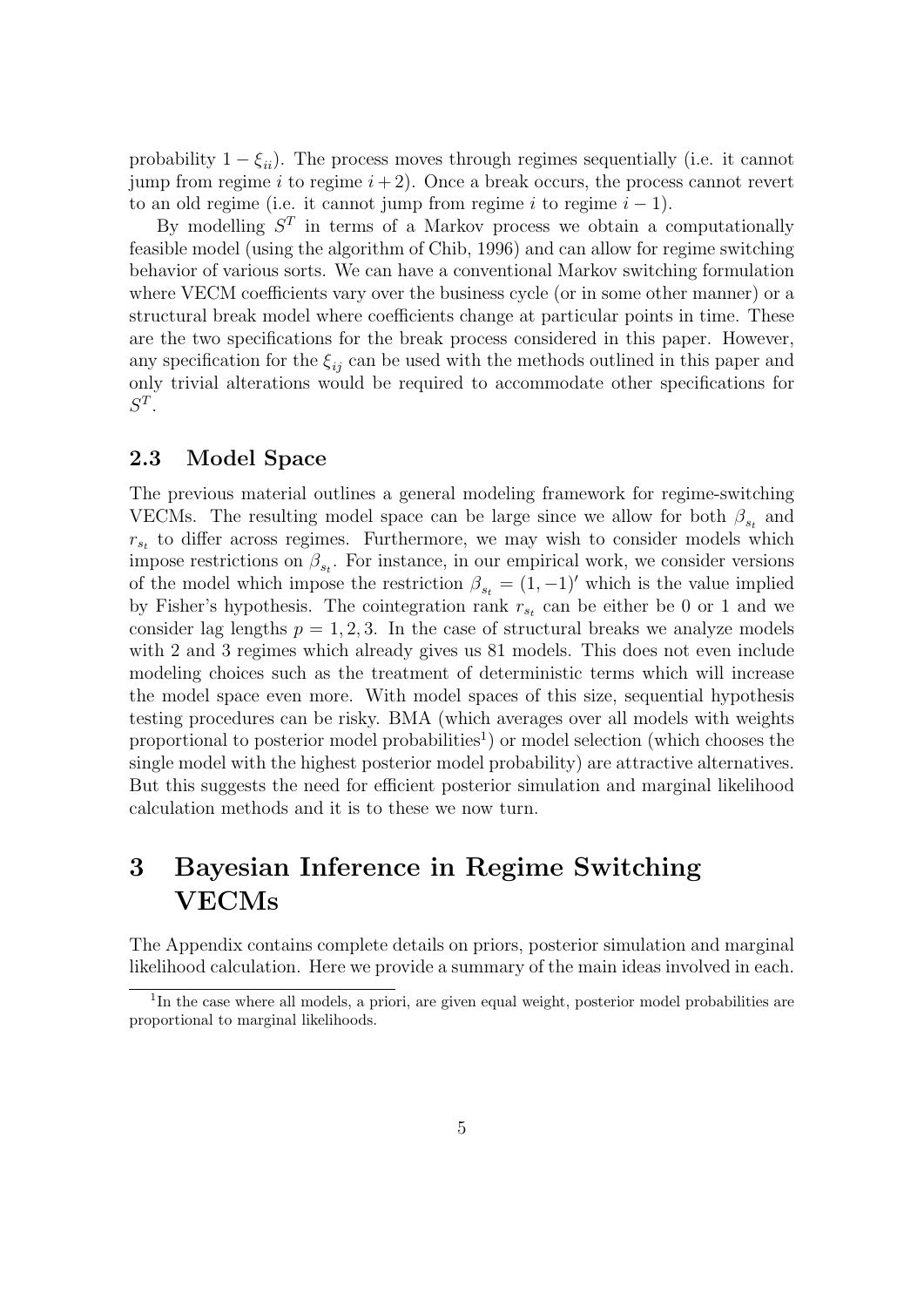## 3.1 Prior Distributions

We let the vector  $\theta$  collect all model parameters. It contains the VECM parameters  ${\{\alpha_i\}}, {\{\beta_i\}}, {\{\Gamma_i\}}$  and  ${\{\Sigma_i\}}, i = 1, \ldots, M$  and the switching probabilities  ${\{\xi_{ij}\}}, i, j = 1, \ldots, M$  $1, \ldots, M$ . For the latter it is common (e.g. Chib, 1998) to use Beta priors and we follow this practice. Our priors for the VECM parameters are the same as those used in previous work and are in all cases proper (thus, allowing for valid calculation of marginal likelihoods). We assume the priors in different regimes are independent of one another. The reader interested in a detailed motivation is referred to the previous literature (see, e.g., Strachan, 2003, Strachan and Inder, 2004, Koop, Potter and Strachan, 2008 and Koop, León-González and Strachan, 2010) with precise formulae being given in the Appendix. Briefly, for  $\{\alpha_i\}$  and  $\{\Gamma_i\}$  Normal shrinkage priors are used with similar properties to Minnesota priors. They reduce worries associated with over-fitting. For  $\{\Sigma_i\}$  inverted Wishart priors are used. Typically, in a cointegration analysis it is the priors for  $\{\beta_i\}$  which are most important. The basic idea of this prior is that, given the lack of identification of the VECM due to the product structure of the terms  $\{\alpha_i' \beta_i'\}$ , it is only the space spanned by the cointegrating vectors which is identified. In our empirical work, in regimes where cointegration is present, we use two different priors. In situations in which we do not want to restrict the cointegration space in a regime we use a Uniform prior over the cointegration space. In contrast, if we want the Fisher effect to hold in a regime we assume an informative prior centered over the space implied by the Fisher effect. It can be shown that these are both proper priors and, thus, valid marginal likelihoods can be obtained.

## 3.2 Posterior Simulation and Marginal Likelihood Calculation

Efficient posterior simulation in the VECM with the aforementioned prior can be implemented using the algorithm developed in Koop, León-González and Strachan (2010).  $S<sup>T</sup>$  divides the sample into regimes. Thus, conditional on  $S<sup>T</sup>$ , we can use this algorithm to draw the VECM coefficients in each regime. Conditional on posterior draws of the VECM coefficients, the algorithm of Chib (1996) (restricted as in Chib, 1998, for the structural break case), can be used to draw  $S<sup>T</sup>$ .

Marginal likelihood calculation can be difficult in multivariate state space models such as the VECM. This has led to the use of approximations (e.g. the Laplace approximation of Strachan and Inder, 2004 or the information criteria of Koop, Potter and Strachan, 2008), methods based on the Savage-Dickey density ratio (e.g. Koop, León-González and Strachan, 2008b), methods which do not explicitly calculate the marginal likelihood in each model (e.g. the stochastic search variable selection approach of Jochmann, Koop, Le´on-Gonz´alez and Strachan, 2011) or alternatives to the marginal likelihood such as the predictive likelihood (e.g. Geweke, 1996). Given a desire to directly use marginal likelihoods and avoid approximations, in this paper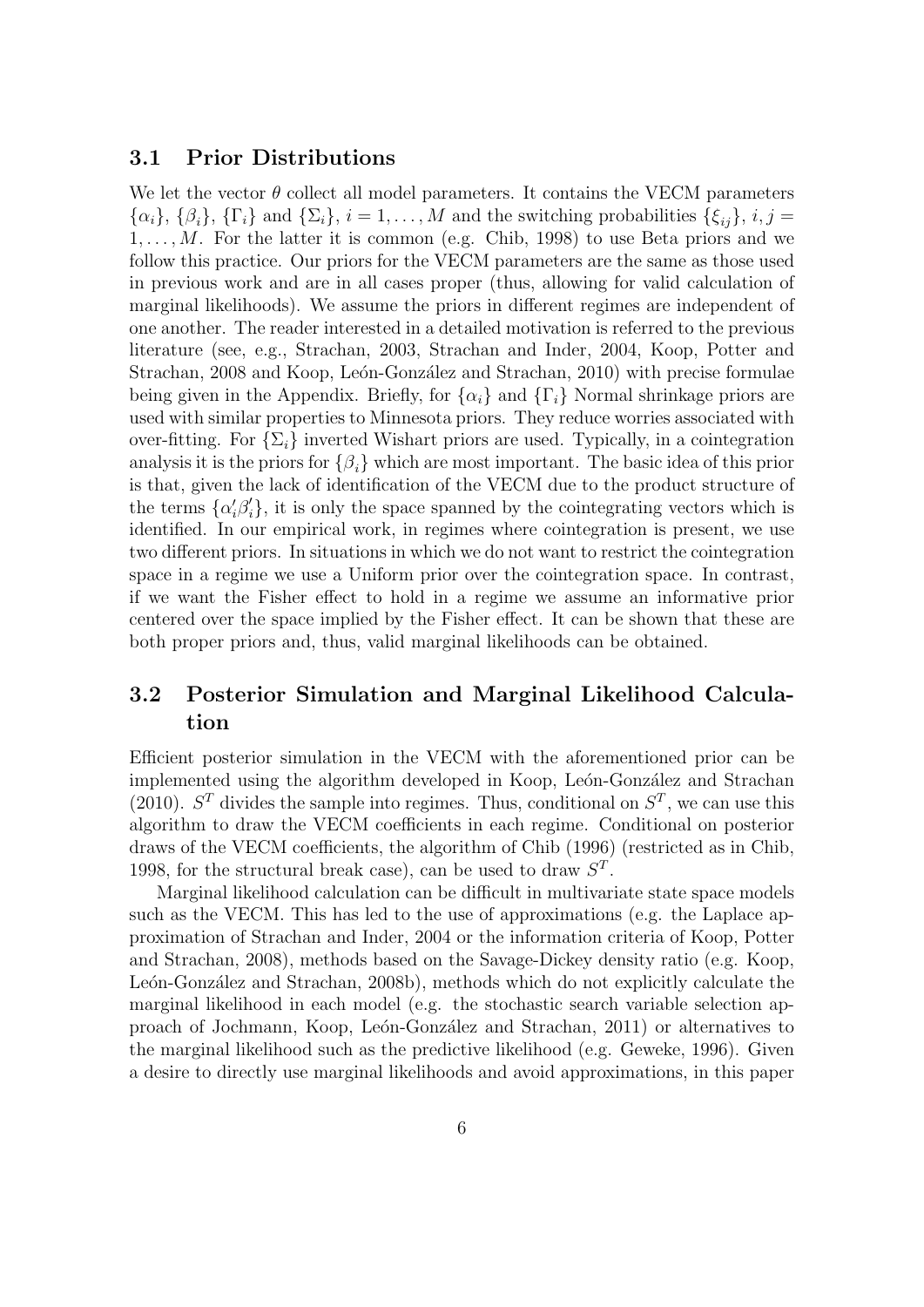we use a bridge sampler to calculate the marginal likelihood. See Gelman and Meng  $(1998)$  for a general treatment of bridge sampling and Frühwirth-Schnatter  $(2004)$  for bridge sampling in Markov switching models. Frühwirth-Schnatter (2004) compares bridge sampling with other methods and finds the former to be much more reliable and efficient.

Complete details of prior, posterior computation and bridge sampling are provided in the Appendix.

## 4 Application: The Fisher Effect

The Fisher effect is the name given to the theory which implies that a permanent change in inflation will, in the long run, cause an equal change in the nominal interest rate. Or, equivalently, monetary shocks will have no effect on the real interest rate in the long run. This can be taken to imply a cointegrating relationship between inflation,  $\pi_t$ , and the interest rate,  $i_t$ , with cointegrating vector  $(1, -1)'$ . This relationship has been investigated in numerous papers for numerous countries and is often found not to hold. Beyer, Haug and Dewalt (2009) offer a discussion of this literature and investigate whether structural breaks exist in the cointegrating relationship in a cross-country study.

In our empirical work, we look at the case of France. For this country, Beyer, Haug and Dewalt (2009) analyze quarterly data from 1970:Q1 to 2004:Q3 and find evidence of unit roots in  $\pi_t$  and  $i_t$  using classical unit root tests. However, both the Johansen trace and eigenvalue tests for cointegration indicate cointegration is not present and, thus, the Fisher effect appears not to hold. They next do a classical test where the null hypothesis is that cointegration is present, but with a structural break at an unknown point in time. This test does not reject the null hypothesis and finds a break in 1981:Q4. However, when Johansen tests are done using subsamples (before and after 1981:Q4), the trace test finds cointegration in the second sub-sample but not in the first, whereas the eigenvalue test finds cointegration in both sub-samples. We take this as an interesting case where the evidence of previous work suggests there is a great deal of model uncertainty, both about the presence of cointegration and about the break process.

Our data on French CPI inflation (quarterly inflation at an annualized rate) and the 3 month treasury bill rate runs from 1970Q1-2010Q2 and is shown in Figure 1.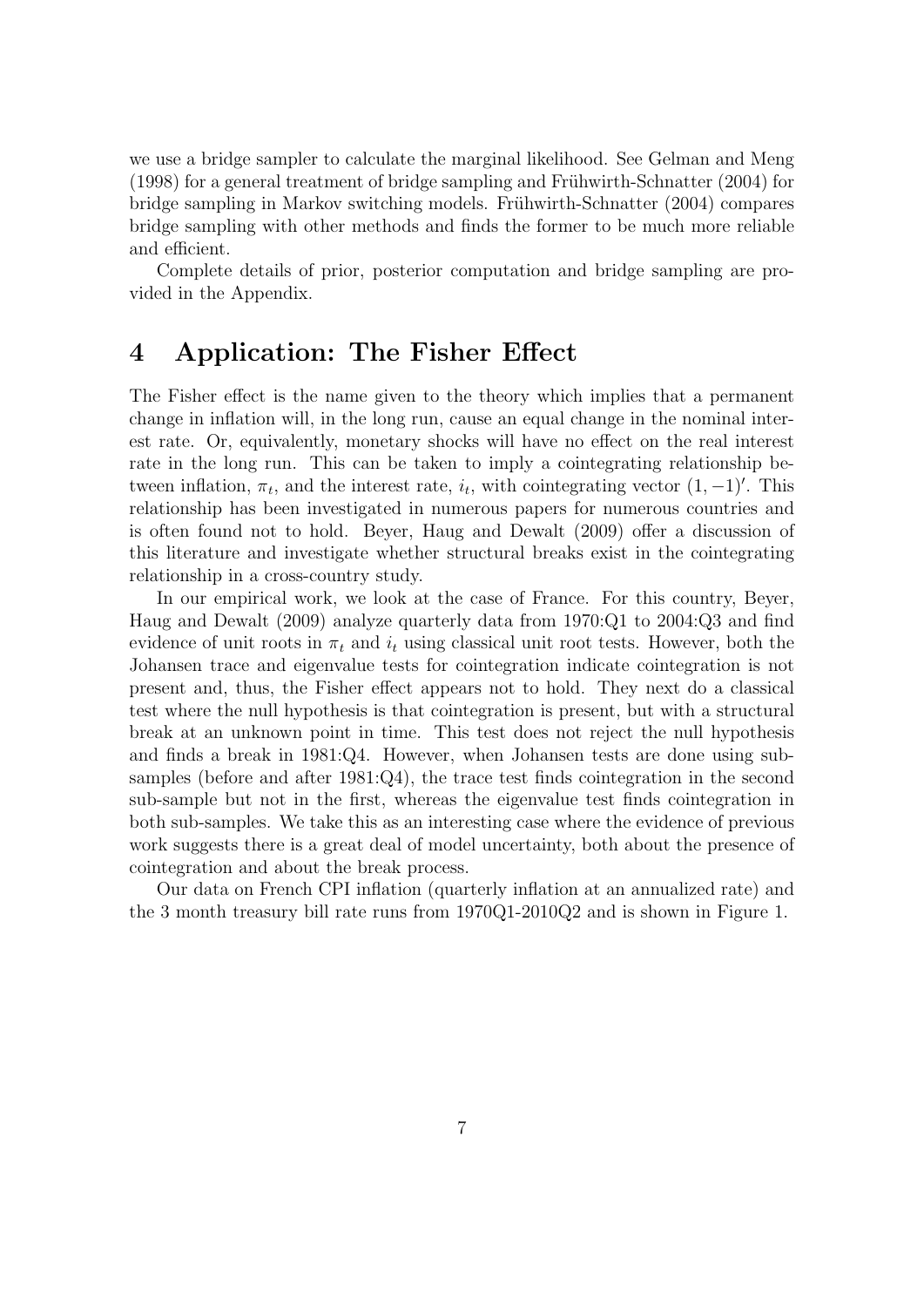

Figure 1: CPI inflation (dashed line) and three-month interest rate (solid line)

Concerning the inclusion of deterministic trends, we only put a constant in the cointegration part of the model since neither the inflation series nor the interest rate series display a trending pattern (see Franses, 2001, for justification of that choice). In each regime the cointegration relationship between the two variables follows one of the following three cases: i) they are not cointegrated (we denote this case by  $b=0$ ), ii) the cointegration rank is one but the cointegration space is not constrained  $(b=1)$ , or iii) the cointegration rank is one and the cointegration space is restricted to cases that are implied by Fisher's hypothesis  $(b=1F)$ .<sup>2</sup> For the lag length we consider the cases  $p = 1, 2, 3$ .

Our empirical results strongly favor Markov switching VECMs over structural break or constant coefficients VECMs. In fact, in a BMA exercise Markov switching models would receive virtually all of the weight. For the Markov switching case, there is never any evidence for more than 2 regimes. Accordingly, our empirical results focus on the Markov switching models with  $M=2$ . However, to illustrate the

<sup>&</sup>lt;sup>2</sup>This case is obtained by using a prior centered tightly over the restriction (see the discussion of the prior distributions in the Appendix for more details and Jochmann, Koop, León-González and Strachan, 2011, for justification of this approach).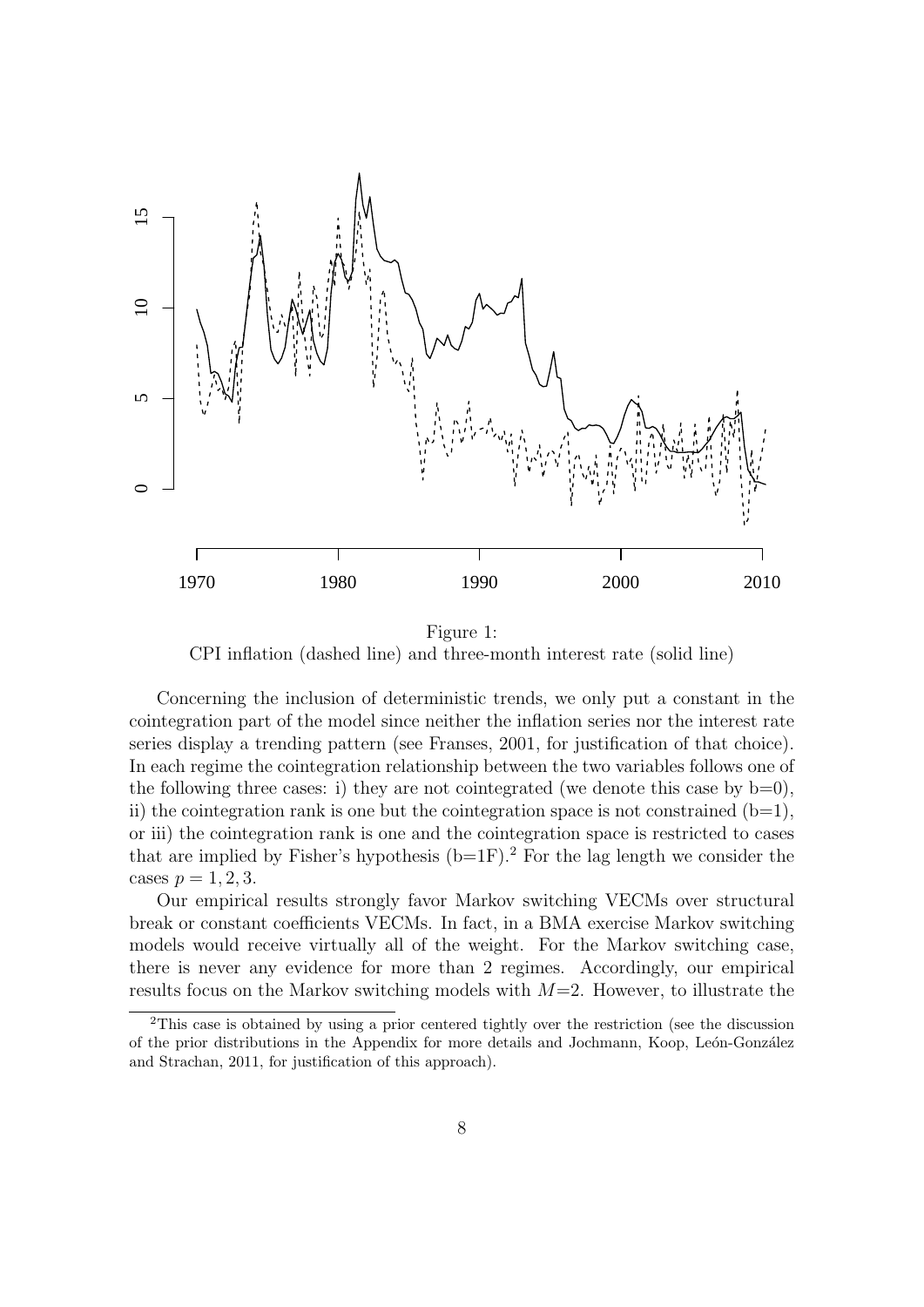properties of our approach, we also present results for the models with structural breaks (even though there is little support for these models). For these, we do find evidence for three regimes and, accordingly, present results for structural break models with  $M = 2$  and 3.

For brevity's sake, we do not present any results for constant coefficient VECMs  $(M=1)$ . For such VECMs with the various combinations of b and p, we never find a log marginal likelihood higher than -533.9 which, compared with the results presented below, means constant coefficient models receive negligible support.

#### Markov Switching Models

First, we look at results for the Markov switching case with two regimes  $(M=2)$ . We impose an identification restriction which specifies that the variance of the interest rate equation in the first regime is bigger than the variance in the second regime.<sup>3</sup> Table 1 gives logarithms of marginal likelihoods for models with different cointegration relationships in the two regimes and different lag lengths. The model with the highest marginal likelihood has a lag length of two and specifies that both regimes are cointegrated but the Fisher effect restriction only holds in the first regime.

| Cointegration    |                  | Lag length |          |          |  |
|------------------|------------------|------------|----------|----------|--|
| b <sub>1</sub>   | $b_2$            | $p=1$      | $p=2$    | $p=3$    |  |
| 0                | $\left( \right)$ | $-536.4$   | $-515.6$ | $-515.4$ |  |
| 0                | 1                | $-525.4$   | $-516.1$ | $-517.0$ |  |
| $\left( \right)$ | 1F               | $-531.5$   | $-517.1$ | $-517.3$ |  |
| 1                | 0                | $-531.7$   | $-515.6$ | $-516.7$ |  |
| 1                | 1                | $-521.5$   | $-515.4$ | $-519.0$ |  |
| 1                | 1F               | $-527.5$   | $-517.3$ | $-519.4$ |  |
| 1F               | 0                | $-530.3$   | $-514.0$ | $-515.5$ |  |
| 1F               | 1                | $-520.0$   | $-513.7$ | $-517.8$ |  |
| 1F               | 1F               | $-525.9$   | $-515.6$ | $-518.3$ |  |

## Table 1:

Logarithms of marginal likelihoods for the Markov switching case

For this "best model" Figure 2 plots the posterior probability that the regime where the Fisher effect holds occurs. It can be seen that this probability is very high during the 1970s and in the beginning of the 1980s. After that the probability is very low for much of the time. If this were the full story, then we would expect a structural break model to work well, with a break occurring around 1983. The

<sup>&</sup>lt;sup>3</sup>Imposing the identification restriction means that we do not have to worry about the labelswitching problem. We checked the restriction's appropriateness by examining draws from the unconstrained posterior obtained with the permutation sampler of Frühwirth-Schnatter (2001).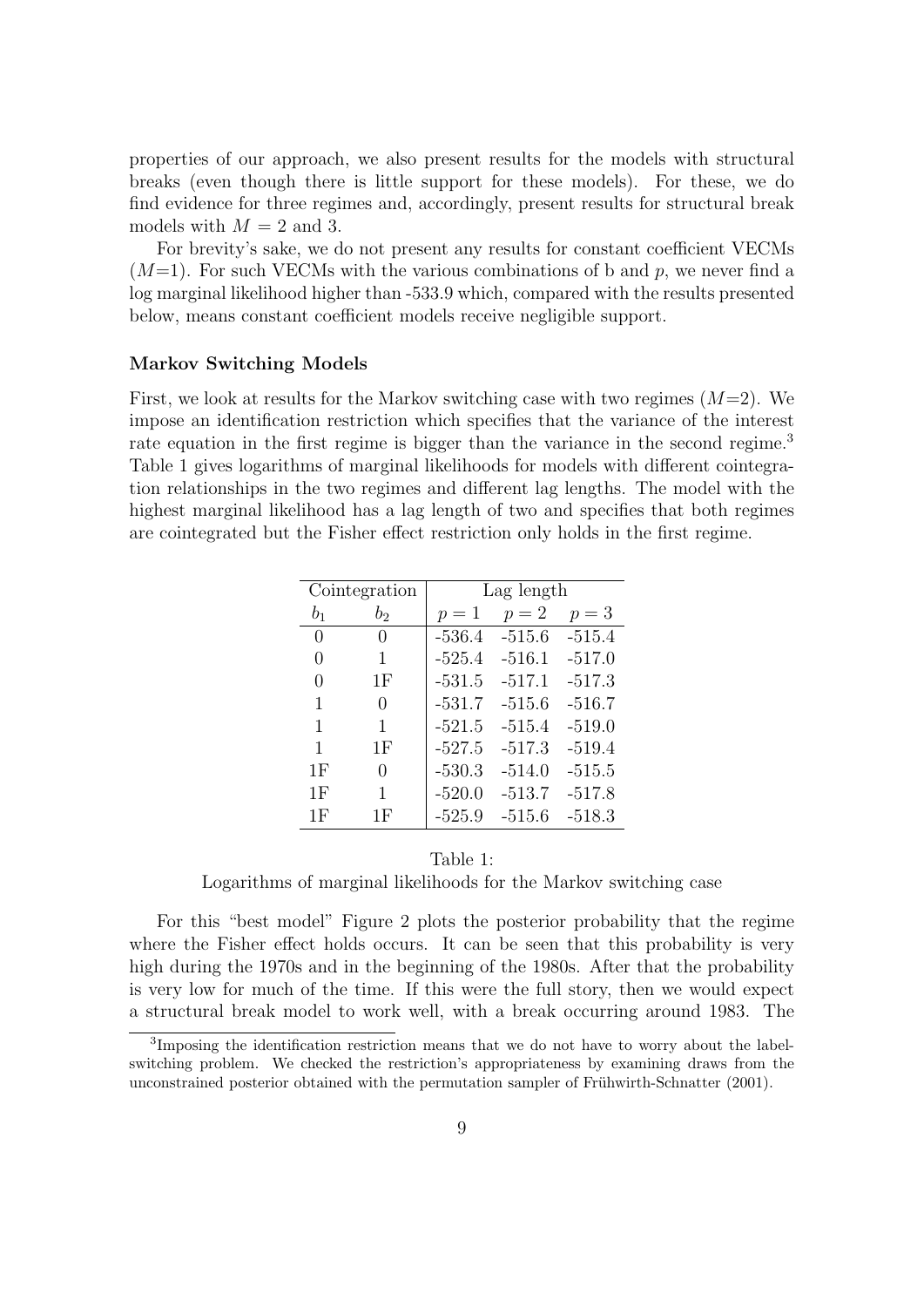timing of the break is similar to that reported in Beyer, Haug and Dewalt (2009). However, there are three, relatively short, time periods where the Fisher effect seems to hold again (in the mid 1990s and at the end of the sample). This kind of behavior is more consistent with a Markov switching process than a structural break model and this is why Markov switching models perform so well in our analysis.



Figure 2: Posterior probability that the Fisher effect holds in the "best model"

The same conclusion can be drawn from Figure 3. Here, the cointegration space is normalized to be a vector  $(\tilde{\beta}_1, 1, \tilde{\beta}_3)$ . In this normalization,  $\tilde{\beta}_1$  is the normalized intercept and the Fisher hypothesis tells us that  $\tilde{\beta}_3$  should be -1. The posterior median of  $\tilde{\beta}_3$  and its 16% and 84% posterior quantiles are drawn. As expected, the posterior median of  $\tilde{\beta}_3$  is close to  $-1$  at the same times that Figure 2 says there is a high probability that the Fisher effect holds.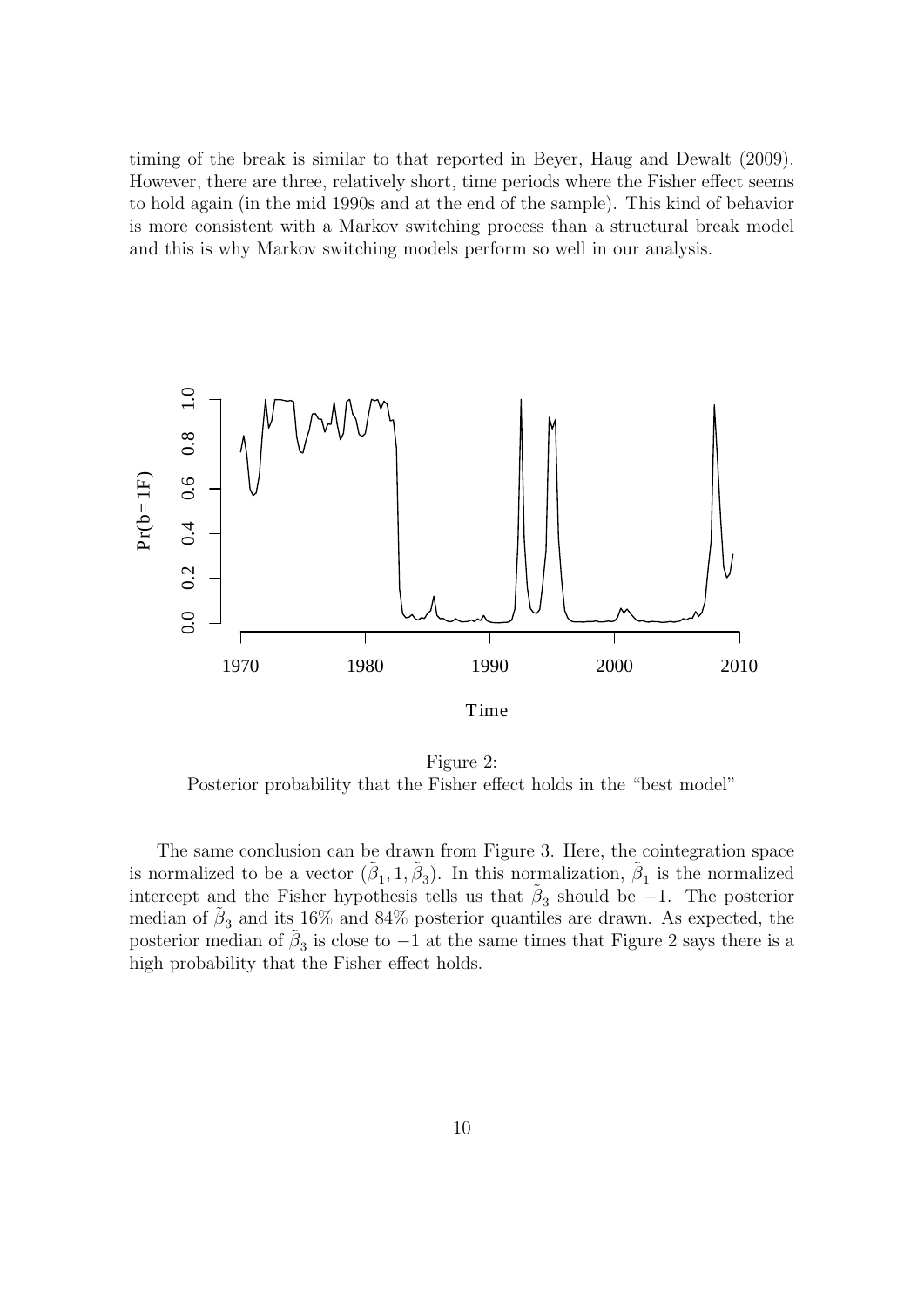

Figure 3: Posterior median and 16% and 84% posterior quantiles of  $\beta_3$  in the "best" model"

So far, we have presented results for the single model with highest marginal likelihood. However, there are many other models whose marginal likelihoods are only slightly smaller than that of the "best model". For example, the close second best model is the one where the first regime is cointegrated and the Fisher effect holds but with no cointegration in the second regime. Faced with such model uncertainty, the researcher may wish to do BMA. Figure 4 gives the results of a BMA exercise. It plots the posterior probabilities of the three cointegration cases at each point in time, averaged across all the models in Table 1. The story told by Figure 4 is similar to that in Figures 2 and 3. Up until 1983, in the mid 1990s and at the end of the sample the Fisher effect is supported. But elsewhere it is not. Furthermore, in the periods where the Fisher effect is not supported, there is great uncertainty over whether cointegration occurs or not.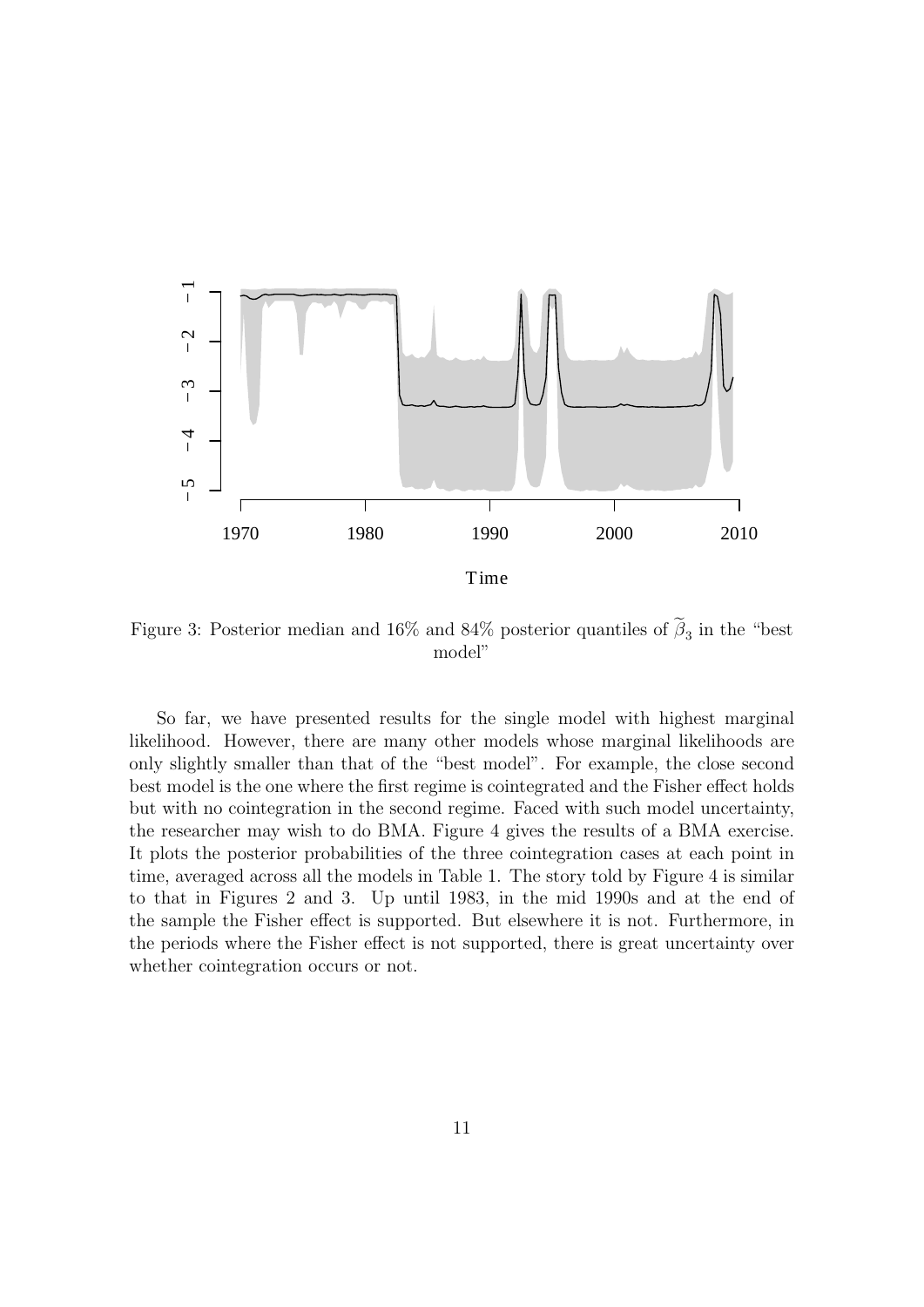

Figure 4: Posterior probabilities of the three cointegration cases averaged over all models

#### Structural Break Models

Now we discuss results for the structural break case with two and three regimes (M  $= 2, 3$ . Table 2 gives the logarithms of marginal likelihoods for the different models. As discussed previously, these are much lower than for the Markov switching models and we include these structural break models for illustrative purposes only.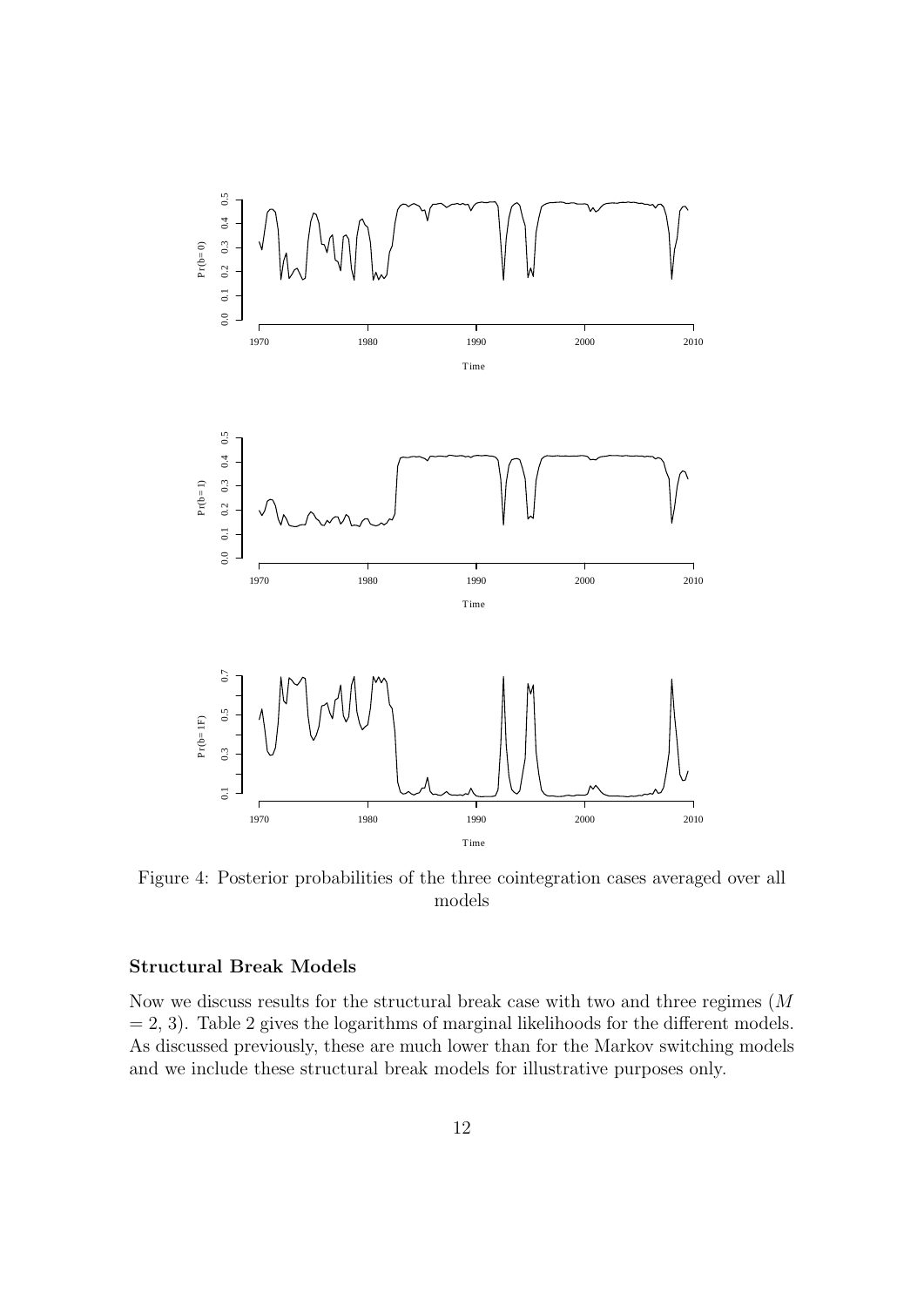The "best model" with two regimes has a lag length of two. Both regimes are cointegrated with the Fisher effect holding in the first regime. The "best model" with three regimes also has a lag length of two. Here, the first regime is cointegrated and the Fisher effect holds, the second regime is not cointegrated and the third regime is cointegrated again but the Fisher effect does not hold. Note that conventional models of cointegration with structural breaks could not handle such a case where the cointegrating space switches between cointegrating ranks as well as switching between restricted and unrestricted cointegrating spaces. This illustration shows that such cases are empirically relevant, highlighting the importance of a modelling approach which allows for such possibilities.

Figure 5 plots the posterior probabilities for each regime to occur for these two "best models". It can be seen that the structural breaks models are trying (poorly) to approximate the Markov switching properties of Figure 2.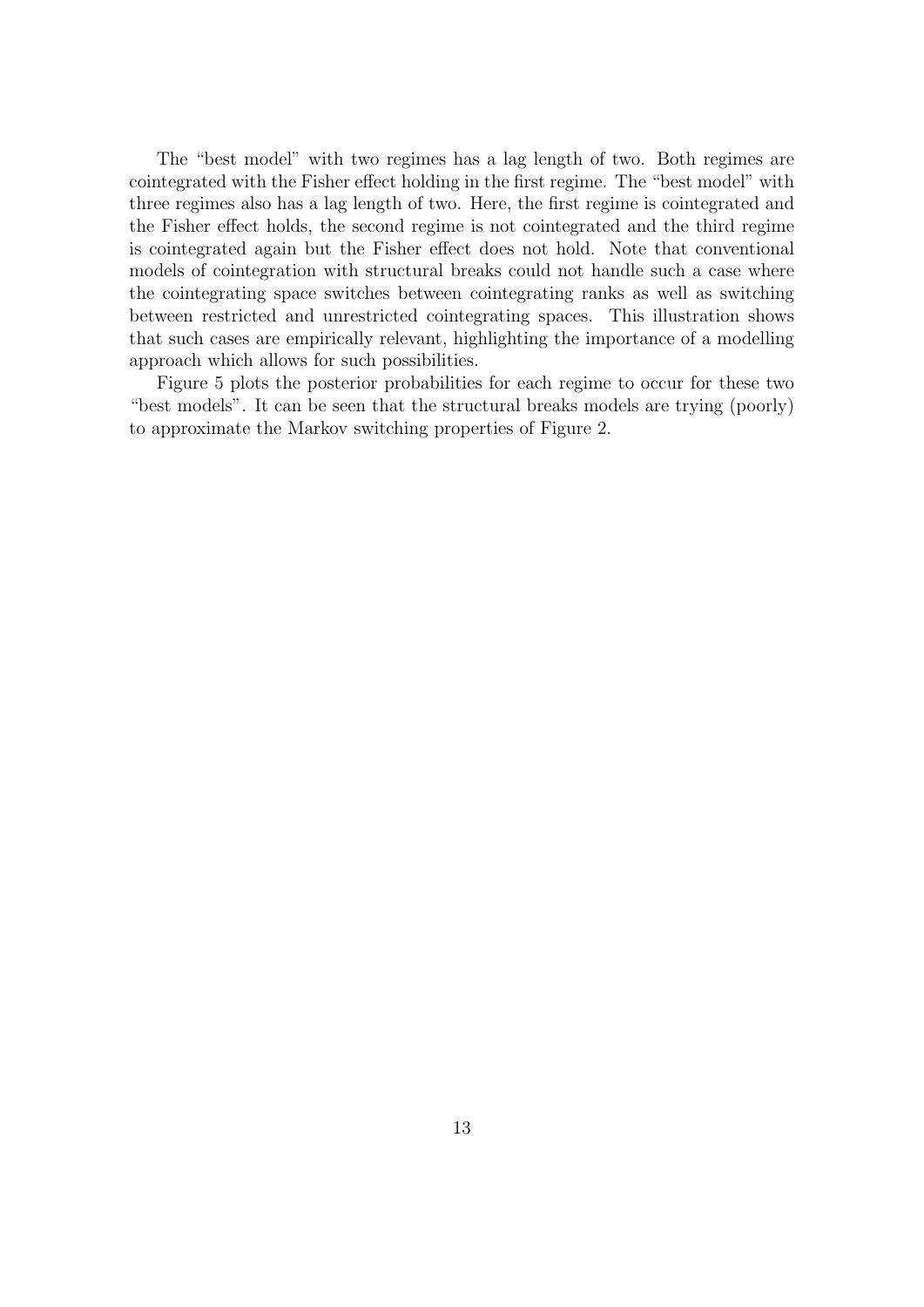

b) 3 regimes, solid line:  $Pr(s=1)$ , dashed line:  $Pr(s=2)$ , dotted line:  $Pr(s=3)$ 

Figure 5: Posterior probabilities of regimes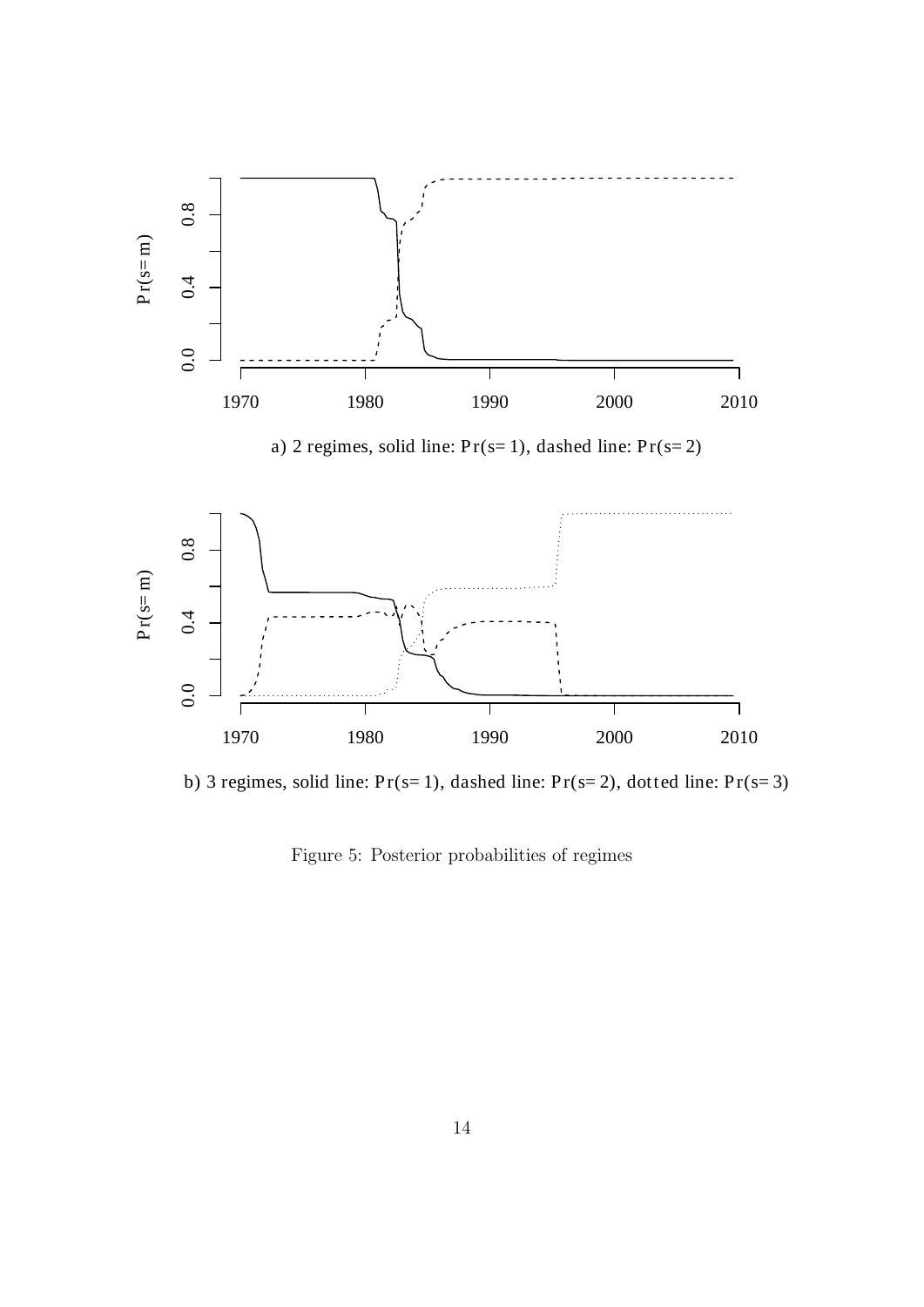|                |                  |                  | Lag length |          |          |  |  |
|----------------|------------------|------------------|------------|----------|----------|--|--|
|                |                  |                  | $p=1$      | $p=2$    | $p=3\,$  |  |  |
| $b_1$          |                  | $b_2$            |            |          |          |  |  |
| $\overline{0}$ |                  | $\overline{0}$   | $-546.1$   | $-531.2$ | $-531.1$ |  |  |
| $\overline{0}$ |                  | $\mathbf 1$      | $-530.0$   | $-526.5$ | $-527.7$ |  |  |
| $\overline{0}$ | 1F               |                  | $-536.5$   | $-530.2$ | $-530.8$ |  |  |
| $\mathbf{1}$   | $\overline{0}$   |                  | $-544.2$   | $-532.3$ | $-532.8$ |  |  |
| $\overline{1}$ | $\mathbf{1}$     |                  | $-528.3$   | $-526.9$ | $-529.3$ |  |  |
| $\mathbf 1$    | 1F               |                  | $-534.5$   | $-530.6$ | $-532.4$ |  |  |
| 1F             | $\overline{0}$   |                  | $-541.9$   | $-530.7$ | $-531.5$ |  |  |
| 1F             | $\mathbf 1$      |                  | $-526.5$   | $-524.9$ | $-527.9$ |  |  |
| 1F             | 1F               |                  | $-532.4$   | $-528.3$ | $-530.9$ |  |  |
| $b_1$          | b <sub>2</sub>   | $b_3$            |            |          |          |  |  |
| $\overline{0}$ | $\overline{0}$   | $\overline{0}$   | $-544.5$   | $-528.1$ | $-527.1$ |  |  |
| $\overline{0}$ | $\overline{0}$   | $\mathbf{1}$     | $-530.2$   | $-525.7$ | $-526.1$ |  |  |
| $\overline{0}$ | $\overline{0}$   | 1F               | $-536.7$   | $-527.8$ | $-527.6$ |  |  |
| $\overline{0}$ | $\mathbf{1}$     | $\overline{0}$   | $-532.5$   | $-528.4$ | $-528.2$ |  |  |
| $\overline{0}$ | $\mathbf 1$      | $\mathbf{1}$     | $-528.3$   | $-526.2$ | $-527.5$ |  |  |
| $\overline{0}$ | $\mathbf{1}$     | 1F               | $-532.9$   | $-528.2$ | $-528.7$ |  |  |
| $\overline{0}$ | 1F               | $\overline{0}$   | $-538.9$   | $-529.4$ | $-528.5$ |  |  |
| $\overline{0}$ | $1\mathrm{F}$    | $\mathbf{1}$     | $-526.6$   | $-527.0$ | $-527.7$ |  |  |
| $\overline{0}$ | 1F               | 1F               | $-536.9$   | $-528.8$ | $-529.2$ |  |  |
| $\mathbf 1$    | $\overline{0}$   | $\overline{0}$   | $-542.5$   | $-529.1$ | $-529.0$ |  |  |
| $\mathbf 1$    | $\overline{0}$   | $\mathbf 1$      | $-528.0$   | $-526.7$ | $-528.1$ |  |  |
| $\mathbf 1$    | $\overline{0}$   | 1F               | $-534.6$   | $-528.8$ | $-529.6$ |  |  |
| $\mathbf 1$    | $\mathbf 1$      | $\overline{0}$   | $-530.8$   | $-529.0$ | $-530.2$ |  |  |
| $\mathbf 1$    | $\mathbf 1$      | $\mathbf{1}$     | $-528.8$   | $-527.1$ | $-530.0$ |  |  |
| $\mathbf 1$    | $\mathbf{1}$     | 1F               | $-531.6$   | $-529.0$ | $-531.1$ |  |  |
| $\overline{1}$ | 1F               | $\overline{0}$   | $-536.9$   | $-530.1$ | $-530.5$ |  |  |
| $\overline{1}$ | 1F               | $\mathbf{1}$     | $-528.8$   | $-527.8$ | $-530.1$ |  |  |
| $\mathbf{1}$   | $1\mathrm{F}$    | 1F               | $-532.8$   | $-530.2$ | $-531.5$ |  |  |
| 1F             | $\overline{0}$   | $\overline{0}$   | $-540.4$   | $-527.6$ | $-528.1$ |  |  |
| 1F             | $\boldsymbol{0}$ | $\,1\,$          | 525.9      | $-525.2$ | $-527.2$ |  |  |
| $1\mathrm{F}$  | 0                | $1\mathrm{F}$    | $-532.5$   | $-527.5$ | $-528.8$ |  |  |
| $1\mathrm{F}$  | $\mathbf{1}$     | $\boldsymbol{0}$ | $-529.0$   | $-527.3$ | $-529.2$ |  |  |
| 1F             | $\mathbf{1}$     | $\mathbf{1}$     | $-527.1$   | $-525.4$ | $-529.0$ |  |  |
| 1F             | $\mathbf{1}$     | 1F               | $-531.0$   | $-527.3$ | $-530.3$ |  |  |
| 1F             | 1F               | $\boldsymbol{0}$ | $-534.9$   | $-528.5$ | $-529.7$ |  |  |
| 1F             | 1F               | $\mathbf{1}$     | $-526.0$   | $-526.4$ | $-529.1$ |  |  |
| 1F             | 1F               | 1F               | $-531.9$   | $-528.5$ | $-530.9$ |  |  |

Table 2: Logarithms of marginal likelihoods for the structural break case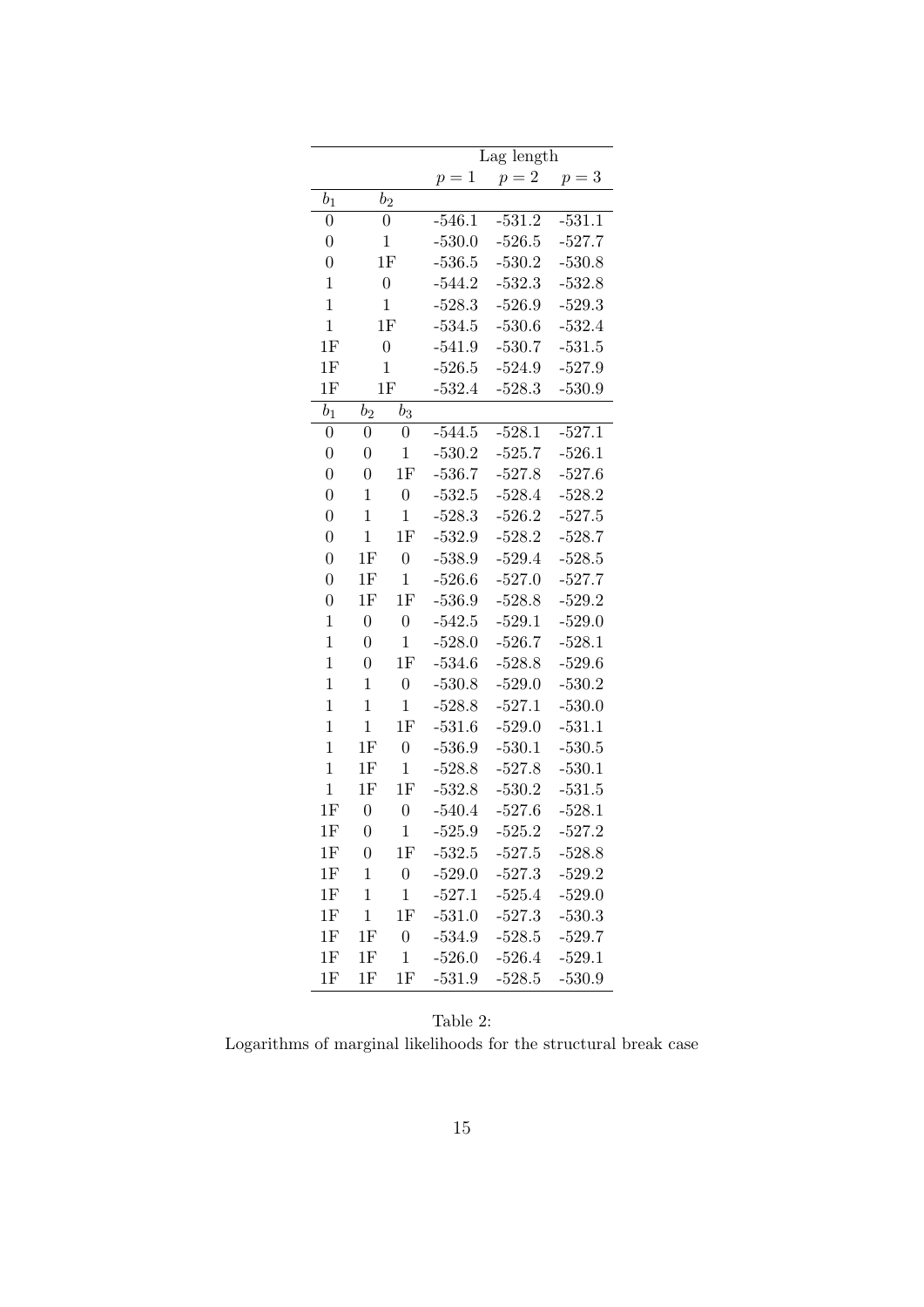## 5 Conclusions

This paper sets out a framework for Bayesian cointegration analysis which allows for regime-switching. We allow for both cointegrating rank and the exact cointegrating space to change when the regime changes. We consider two processes for regime change, leading to structural break and Markov switching VECMs. BMA or model selection using marginal likelihoods can be used to deal with the problems caused by the high-dimensional model space. We develop methods for Bayesian inference are developed and bridge sampling methods are used to calculate the marginal likelihoods. An empirical application involving the Fisher effect shows the usefulness of our approach.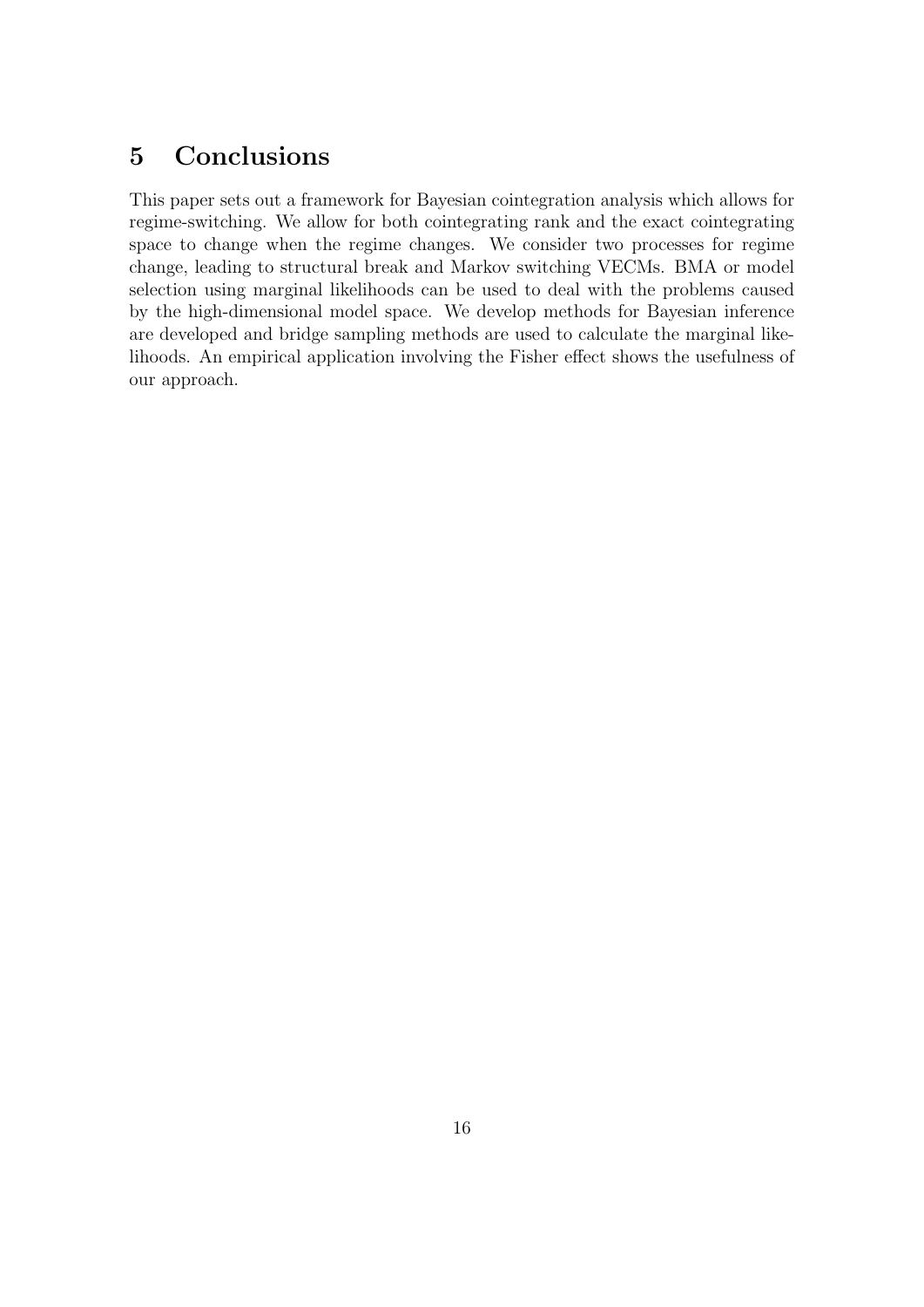## References

Andrade, P., Bruneau, C. and Gregoir, S. (2005), "Testing for the Cointegration Rank When Some Cointegrating Directions are Changing," Journal of Econometrics, 124, 269-310.

Ang, A. and Bekaert, G. (2002), "Regime Switches in Interest Rates," Journal of Business and Economic Statistics, 20, 163-182.

Beyer, A., Haug, A. and Dewald, W. (2009), "Structural Breaks, Cointegration and the Fisher Effect," ECB working paper 1013.

Bierens, H.J. and Martins, L.F. (2010), "Time Varying Cointegration," *Econo*metric Theory, 26, 1453-1490.

Chib, S. (1996), "Calculating Posterior Distributions and Modal Estimates in Markov Mixture Models," Journal of Econometrics, 75, 79-97.

Chib, S. (1998), "Estimation and Comparison of Multiple Change-point Models," Journal of Econometrics, 86, 221-241.

Cogley, T. and Sargent, T. (2005), "Drifts and Volatilities: Monetary Policies and Outcomes in the Post WWII U.S," Review of Economic Dynamics, 8, 262-302.

Franses, P.H. (2001), "How to Deal with Intercept and Trend in Practical Cointegration Analysis," Applied Economics, 33, 577-579.

Frühwirth-Schnatter, S. (2001), "MCMC Estimation of Classical and Dynamic Switching and Mixture Models," Journal of the American Statistical Association, 96, 194-209.

Frühwirth-Schnatter, S. (2004), "Estimating Marginal Likelihoods for Mixture and Markov Switching Models Using Bridge Sampling Techniques," Econometrics Journal, 7, 143-167.

Garratt, A., Lee, K., Pesaran, M.H. and Shin, Y. (2003), "A Long-run Structural Macroeconometric Model of the UK Economy," Economic Journal, 113, 412-455.

Gelman, A. and Meng, X. (1998), "Simulating Normalizing Constants: From Importance Sampling to Bridge Sampling to Path Sampling," Statistical Science, 13, 163-185.

Geweke, J. (1996), "Bayesian Reduced Rank Regression in Econometrics," Journal of Econometrics, 75, 121-146.

Jochmann, M., Koop, G., León-González, R. and Strachan, R. (2011), "Stochastic Search Variable Selection in Vector Error Correction Models with an Application to a Model of the UK Macroeconomy," forthcoming in Journal of Applied Econometrics.

Johansen, S. (1995), Likelihood-Based Inference in Cointegrated Vector Autoregressive Models, Oxford: Oxford University Press.

Koop,  $G_{\cdot}$ , León-González, R. and Strachan, R. (2008a), "Bayesian Inference in the Time Varying Cointegration Model," Rimini Centre for Economic Analysis Working Paper 23-08.

Koop G., León-González, R. and Strachan R. (2008b), "Bayesian Inference in a Cointegrating Panel Data Model," Advances in Econometrics, 23, 433-469.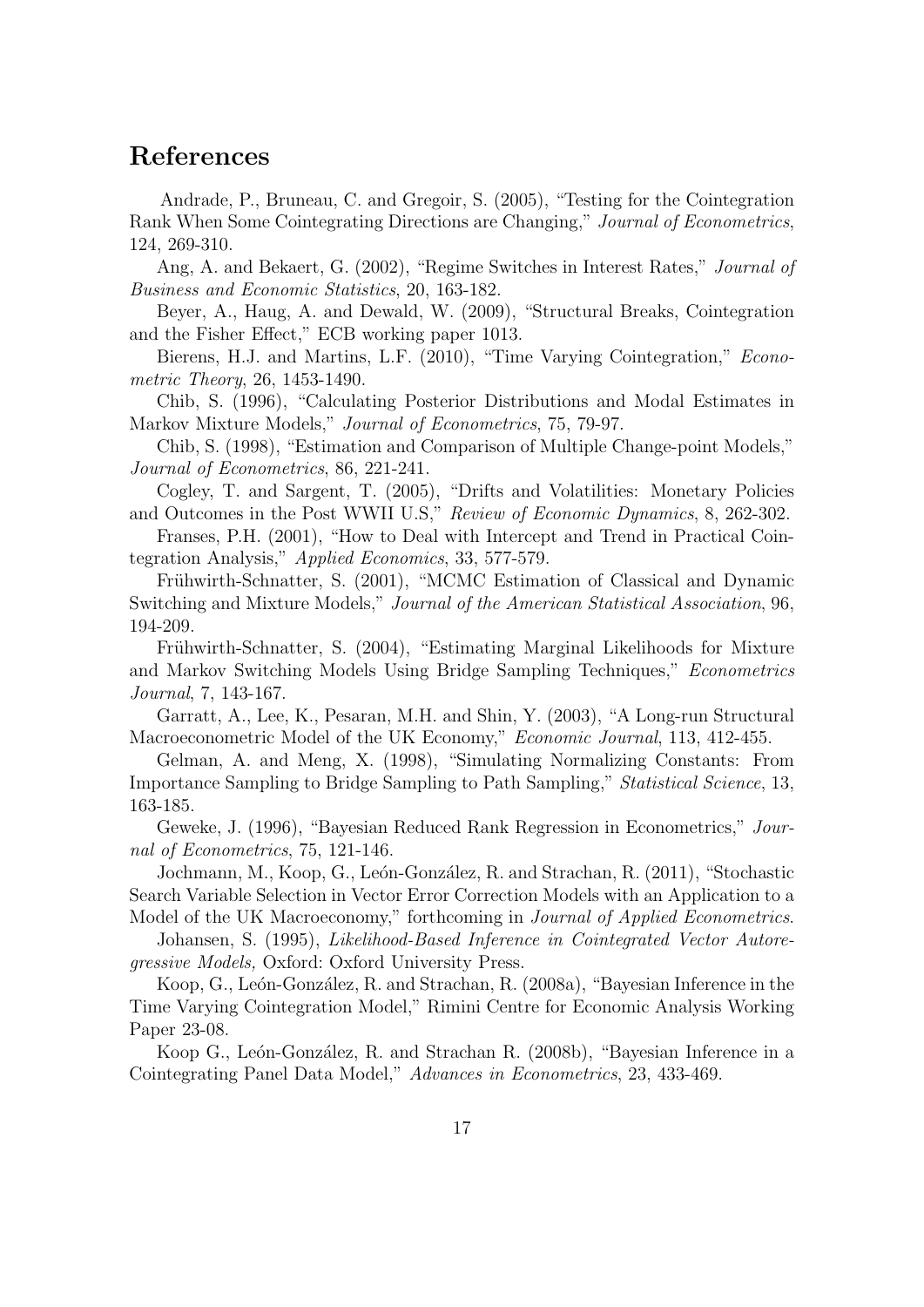Koop, G., León-González, R. and Strachan, R. (2010), "Efficient Posterior Simulation for Cointegrated Models with Priors on the Cointegration Space," Econometric Reviews, 29, 224-242.

Koop, G., Potter, S. and Strachan, R. (2008), "Re-examining the Consumption-Wealth Relationship: The Role of Model Uncertainty," Journal of Money, Credit and Banking, 40, 341-367.

Lettau, M. and Ludvigson, S. (2004), "Understanding Trend and Cycle in Asset Values: Reevaluating the Wealth Effect on Consumption," American Economic Review, 94, 276-299.

Martin, G. (2000), "US Deficit Sustainability: A New Approach Based on Multiple Endogenous Breaks," Journal of Applied Econometrics, 15, 83-105.

Michael, P., Nobay, A. and Peel, D. (1997), "Transactions Costs and Nonlinear Adjustment in Real Exchange Rates: An Empirical Investigation," Journal of Political Economy, 105, 862-879.

Paap, R., and van Dijk. H. (2003), "Bayes Estimates of Markov Trends in Possibly Cointegrated Series: An Application to U.S. Consumption and Income," Journal of Business Economics and Statistics, 21, 547-563.

Park, J., and Hahn, H. (1999), "Cointegrating Regressions with Time Varying Coefficients," Econometric Theory, 15, 664-703.

Primiceri. G. (2005), "Time Varying Structural Vector Autoregressions and Monetary Policy," Review of Economic Studies, 72, 821-852.

Quintos, C.E. (1997), "Stability Tests in Error Correction Models," Journal of Econometrics, 82, 289-315.

Saikkonen, P. and Choi, I. (2004), "Cointegrating Smooth Transition Regressions," Econometric Theory, 20, 301-340.

Sims, C. and Zha, T. (2006), "Were There Regime Switches in Macroeconomic Policy?" American Economic Review, 96, 54-81.

Stock, J. and Watson, M. (1996), "Evidence on Structural Instability in Macroeconomic Time Series Relations," Journal of Business and Economic Statistics, 14, 11-30.

Strachan, R. (2003), "Valid Bayesian Estimation of the Cointegrating Error Correction Model," Journal of Business and Economic Statistics, 21, 185-195.

Strachan, R. and Inder, B. (2004), "Bayesian Analysis of the Error Correction Model," Journal of Econometrics, 123, 307-325.

Sugita, K. (2006), "Bayesian Analysis of Dynamic Multivariate Models with Multiple Structural Breaks," Discussion paper No 2006-14, Graduate School of Economics, Hitotsubashi University.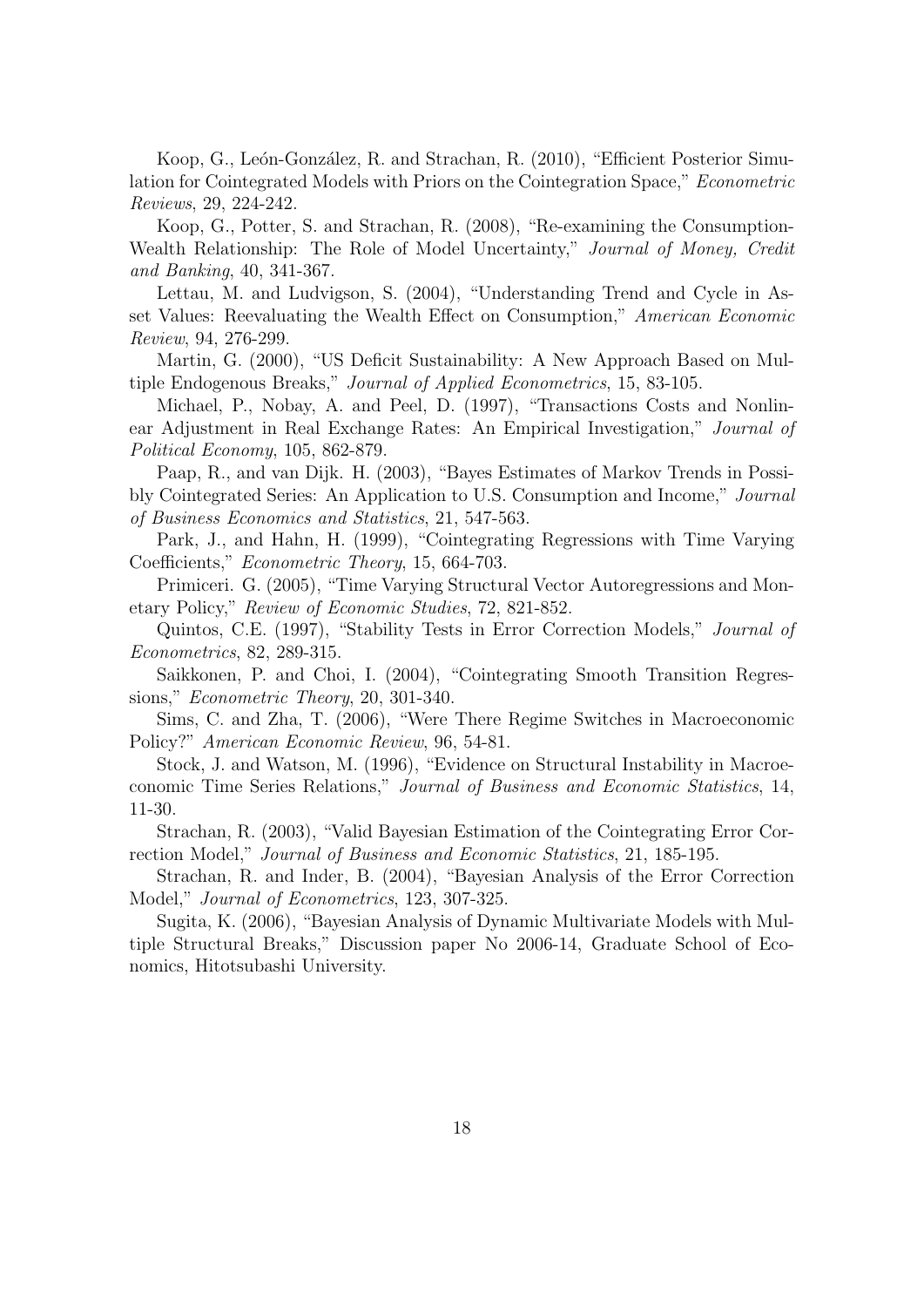# Appendix

This appendix describes how the model can be written in matrix notation and introduces a reparametrization that we use. Furthermore, the prior distributions and the algorithm for posterior simulation are discussed. Finally, we show how marginal likelihoods are computed with the bridge sampler.

## Model in Matrix Form

The model in each regime can be written in the following way:

$$
Y_i = X_i \beta_i \alpha_i + W_i \Gamma_i + E_i, \quad i = 1, \dots, M,
$$
\n(A1)

where  $Y_i$ ,  $X_i$  and  $W_i$  collect the observations belonging to regime *i*.  $Y_i$  is  $T_i \times n$ with the rows given by  $\Delta y'_{\tilde{t}_i}$ ,  $X_i$  is  $T_i \times n$  with the rows given by  $y'_{\tilde{t}_i-1}$  and  $W_i$  is  $T_i \times [n(p-1)]$  with the rows given by  $(\Delta y'_{\tilde{t}_i-1}, \ldots, \Delta y'_{\tilde{t}_i-p+1})$ , where  $\tilde{t}_i$  denotes the  $t^{th}$  observation in regime i and  $T_i$  gives the number of observations in regime i.  $E_i$ is  $T_i \times n$  with  $\text{vec}(E_i) \sim \text{N}(0, \Sigma \otimes I)$ .  $\alpha_i$  is  $r \times n$ ,  $\beta_i$  is  $n \times r$  and  $\Gamma_i$  is  $[n(p-1)] \times n$ .

Following Koop, León-González and Strachan (2010) we next introduce nonidentified  $r \times r$  symmetric positive definite matrices  $D_i$  and define  $\alpha_i^* = D_i^{-1} \alpha_i$ and  $\beta_i^* = \beta_i D_i$  where  $\alpha_i^*$  is  $r \times n$  and  $\beta_i^*$  $i_i^*$  is  $n \times r$ . Since  $\alpha_i$  and  $\beta_i$  always occur in product form and  $\beta_i \alpha = \beta_i D_i D_i^{-1} \alpha_i = \beta_i^* \alpha_i^*$  this does not affect the model which now can be written as:

$$
Y_i = X_i \beta_i^* \alpha_i^* + W_i \Gamma_i + E_i, \quad i = 1, \dots, M. \tag{A2}
$$

#### Prior Distributions

1.  $\{\alpha_i^*\}$ : In regimes with no cointegration the  $\{\alpha_i^*\}$  are set to zero. For cointegrated regimes, we assume the following shrinkage prior:

$$
a_i^* \equiv \text{vec}(\alpha_i^*) \sim \text{N}\left(0, \underline{\eta}_{\alpha}^{-1} I_{rn}\right), \quad i = 1, \dots, M. \tag{A3}
$$

In our application we set  $\eta_{\alpha} = 10$ .

2.  $\{\beta_i^*\}$ : In regimes with no cointegration the  $\{\beta_i^*\}$  are set to zero. Our prior in the case of cointegration but with the Fisher effect not imposed is:

$$
b_i^* \equiv \text{vec}(\beta_i^*) \sim \text{N}\left(0, \underline{\tau}^{\frac{1}{rn}} I_{rn}\right), \quad i = 1, \dots, M. \tag{A4}
$$

The prior we use for restricting the cointegration space in accordance with the Fisher effect is:

$$
b_i^* \equiv \text{vec}(\beta_i^*) \sim \text{N}\left[0, I_r \otimes (HH' + \underline{\tau} H_{\perp} H'_{\perp})\right], \quad i = 1, \dots, M. \tag{A5}
$$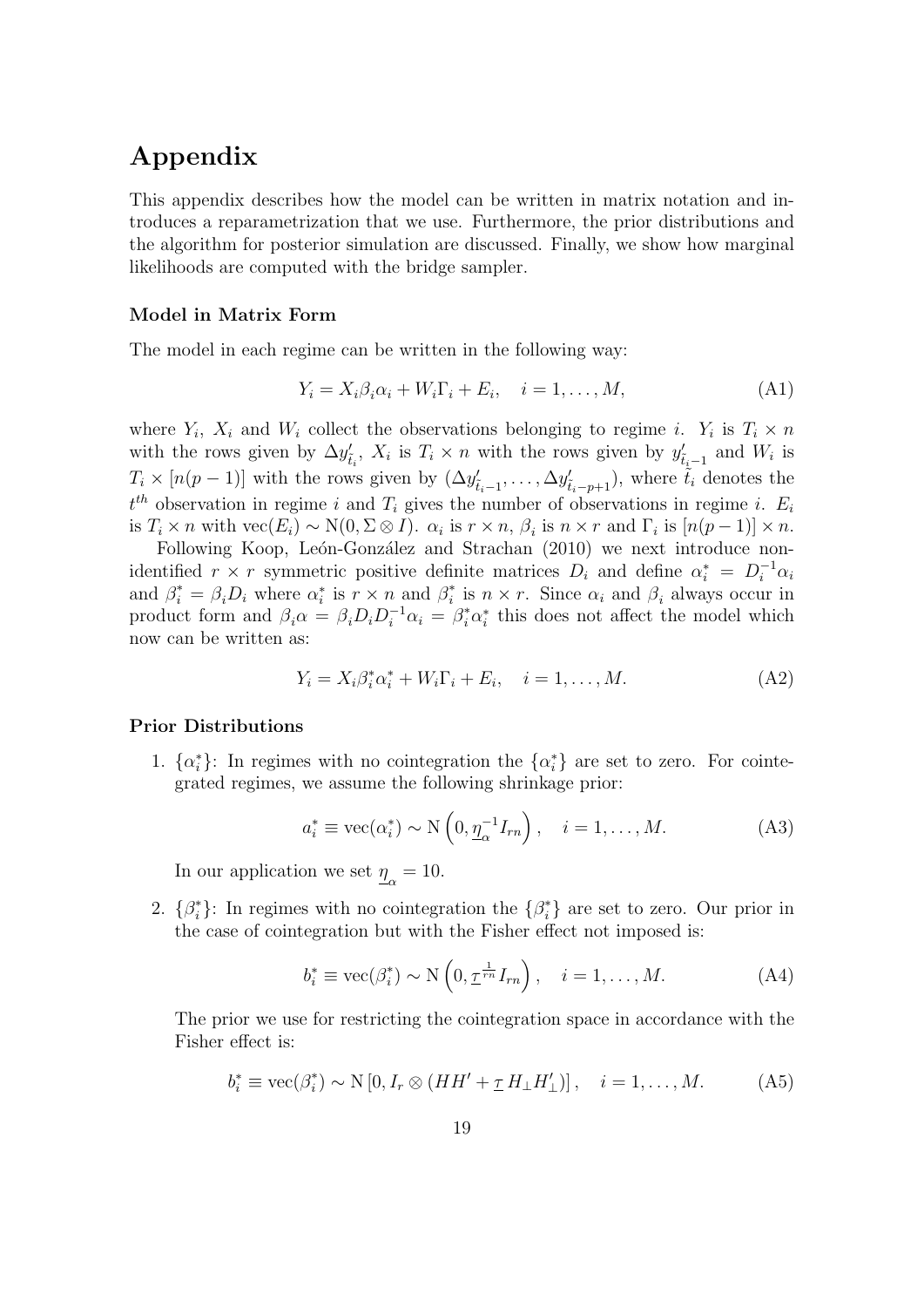The matrix H that imposes the Fisher effect is given by  $H = \tilde{H}(\tilde{H}'\tilde{H})^{-\frac{1}{2}}$ with  $\tilde{H} = (1, -1)'$ . The transformation makes H orthogonal. The dispersion of the prior is controlled by the scalar  $\tau \in [0,1]$  with  $\tau = 0$  dogmatically imposing the restrictions expressed by H on the cointegrating space and  $\underline{\tau} = 1$ being noninformative. As discussed in Jochmann, Koop, León-González and Strachan (2011), in some cases there are some problems with setting  $\tau = 0$ and accordingly we recommend setting  $\tau$  to a small value in order to "almost" impose" a restriction. In our application we choose  $\tau = 0.05$ . Note that  $\tau$ appears in (A4) so that both priors have the same scale.

3.  $\{\Gamma_i\}$ : We assume the following shrinkage prior for  $\{\Gamma_i\}$ :

$$
c_i^* \equiv \text{vec}(\Gamma_i) \sim \text{N}\left(0, \underline{\eta}_{\Gamma}^{-1} I_{n^2(p-1)}\right), \quad i = 1, \dots, M. \tag{A6}
$$

For our application we choose  $\underline{\eta}_{\Gamma} = 10$ .

4.  $\{\Sigma_i\}$ : We use an inverted Wishart prior:

$$
\Sigma_i \sim \text{InvWishart}(\underline{\nu}, \underline{S}), \quad i = 1, \dots, M. \tag{A7}
$$

In the application we set  $\nu = 13$  and  $S = 10I_2$ . It follows that  $E(\Sigma_i) = I_2$ .

5.  $\{\xi_{ij}\}\$ : In the case of structural breaks we use the following Beta prior distributions:

$$
\xi_{ii} \sim \text{Beta}(\underline{a}, \underline{b}), \quad i = 1, \dots, M - 1. \tag{A8}
$$

In our application we set  $\underline{a} = 10$  and  $\underline{b} = 0.1$ . For the Markov switching models we assume

$$
\xi_i \sim \text{Dirichlet}(\underline{c}_{i1}, \dots, \underline{c}_{iM}), \quad i = 1, \dots, M. \tag{A9}
$$

In our application we choose  $c_{ij} = 10$  if  $i = j$  and  $c_{ij} = 1$  otherwise.

## Posterior Simulation

We sample from the posterior distribution with a Gibbs sampler. Given initial conditions, the data, and in each block the other parameters, the algorithm comprises the following steps:

1. Structural break model: Draw  $S<sup>T</sup>$  using Chib's (1998) algorithm. Markov switching model: Draw  $S<sup>T</sup>$  using Chib's (1996) algorithm.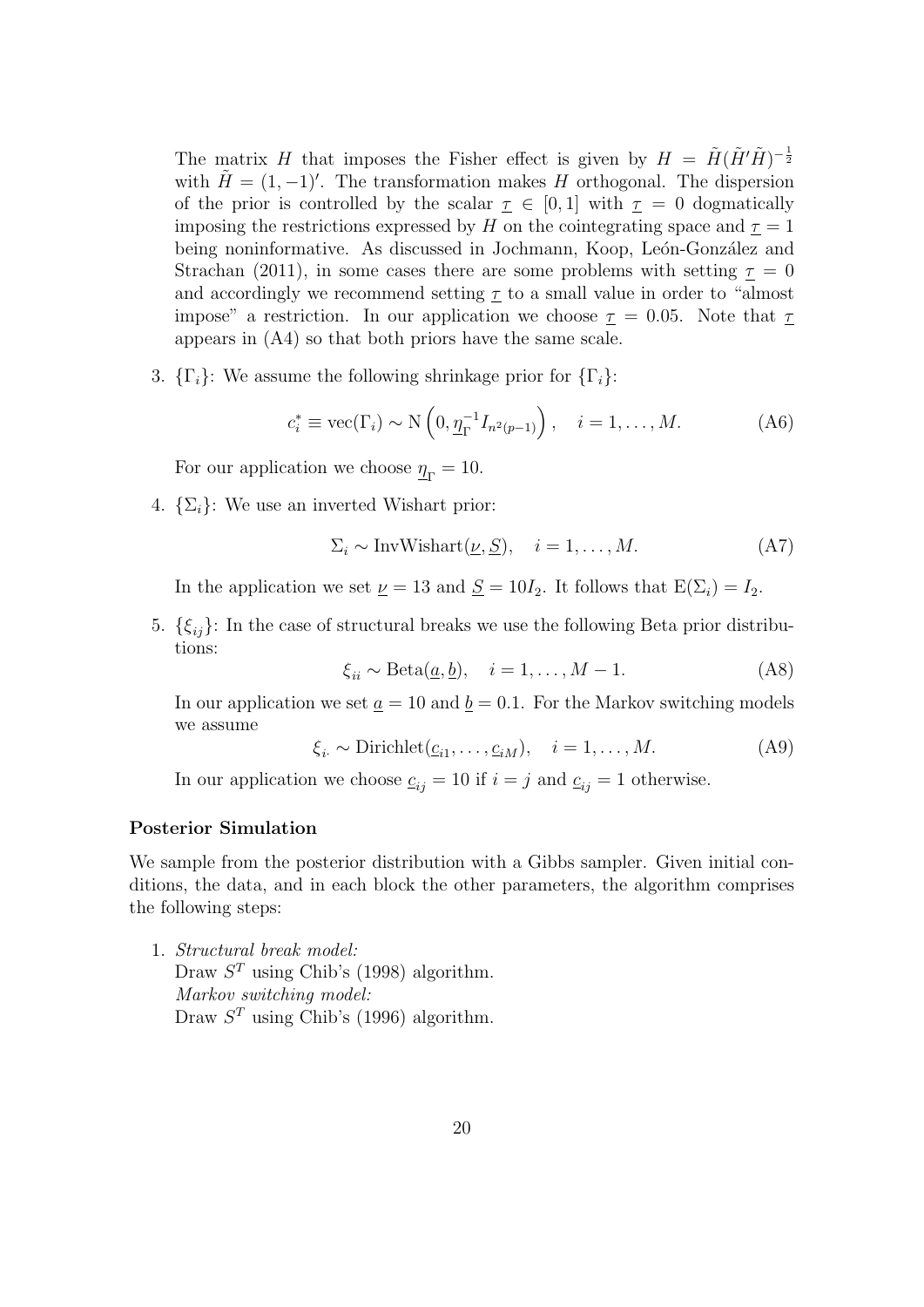2. Structural break model:

Draw  $\xi_i$  from Beta  $[\underline{a} + N_{ii}(S^T), \underline{b} + 1]$  for  $i = 1, ..., M - 1$ , where  $N_{ii}(S^T)$  is the number of one-step transitions from state i to state i in the sequence  $S<sup>T</sup>$ . Markov switching model:

Draw  $\xi_i$ , from Dirichlet  $[\underline{c}_{i1} + N_{i1}(S^T), \ldots, \underline{c}_{iM} + N_{iM}(S^T)]$  for  $i = 1, \ldots, M$ , where  $N_{ij}(S^T)$  is the number of one-step transitions from state i to state j in the sequence  $S^T$ .

3. Draw  $a_i^*$  for  $i = 1, ..., M$ : If regime i is not cointegrated, set  $a_i^*$  equal to zero. Otherwise, draw  $a_i^*$  from  $N(\overline{a}_i, \overline{A}_i)$  with

$$
\overline{A}_{i} = \left[ \left( \Sigma_{i}^{-1} \otimes \beta_{i}^{*'} X_{i}' X_{i} \beta_{i}^{*} \right) + \underline{\eta}_{\alpha} I_{rn} \right]^{-1} \tag{A10}
$$

and

$$
\overline{a}_i = \overline{A}_i (\Sigma_i^{-1} \otimes \beta_i^{*'} X_i') \text{vec}(Y_i - W_i \Gamma_i).
$$
 (A11)

4. Draw  $b_i^*$  for  $i = 1, ..., M$ : If regime i is not cointegrated, set  $b_i^*$  equal to zero. Otherwise, draw  $b_i^*$  from  $N(\overline{b}_i, \overline{B}_i)$  with

$$
\overline{B}_i = \left( \left[ \left( \alpha_i^* \Sigma_i^{-1} \alpha_i^{*'} \right) \otimes \left( X_i' X_i \right) \right] + P^{-1} \right)^{-1} \tag{A12}
$$

and

$$
\overline{b}_i = \overline{B}_i(\alpha_i^* \Sigma^{-1} \otimes X_i') \text{vec}(Y_i - W_i \Gamma_i). \tag{A13}
$$

In the case of no restriction on the cointegration space  $P$  is defined as:

$$
P = \underline{\tau}^{\frac{1}{rn}} I_{rn},\tag{A14}
$$

with the Fisher effect imposed it is defined as:

$$
P = I_r \otimes (HH' + \underline{\tau} H_{\perp} H'_{\perp}). \tag{A15}
$$

5. Draw  $c_i^*$  for  $i = 1, ..., M$  from  $N(\overline{c}_i, \overline{C}_i)$  with

$$
\overline{C}_i = \left[ \left( \Sigma_i^{-1} \otimes W_i' W_i \right) + \eta_{\Gamma} I_{n^2(p-1)} \right]^{-1} \tag{A16}
$$

and

$$
\overline{c}_i = \overline{C}_i \left( \Sigma_i^{-1} \otimes W_i' \right) \text{vec} \left( Y_i - X_i \beta_i^* \alpha_i^* \right). \tag{A17}
$$

6. Draw  $\Sigma_i$  for  $i = 1, ..., M$  from InvWishart $(\overline{\nu}_i, S_i)$  with

$$
\overline{\nu}_i = \underline{\nu} + T_i \tag{A18}
$$

and

$$
\overline{S}_i = \underline{S} + (Y_i - X_i \beta_i^* \alpha_i^* - W_i \Gamma_i)' (Y_i - X_i \beta_i^* \alpha_i^* - W_i \Gamma_i). \tag{A19}
$$